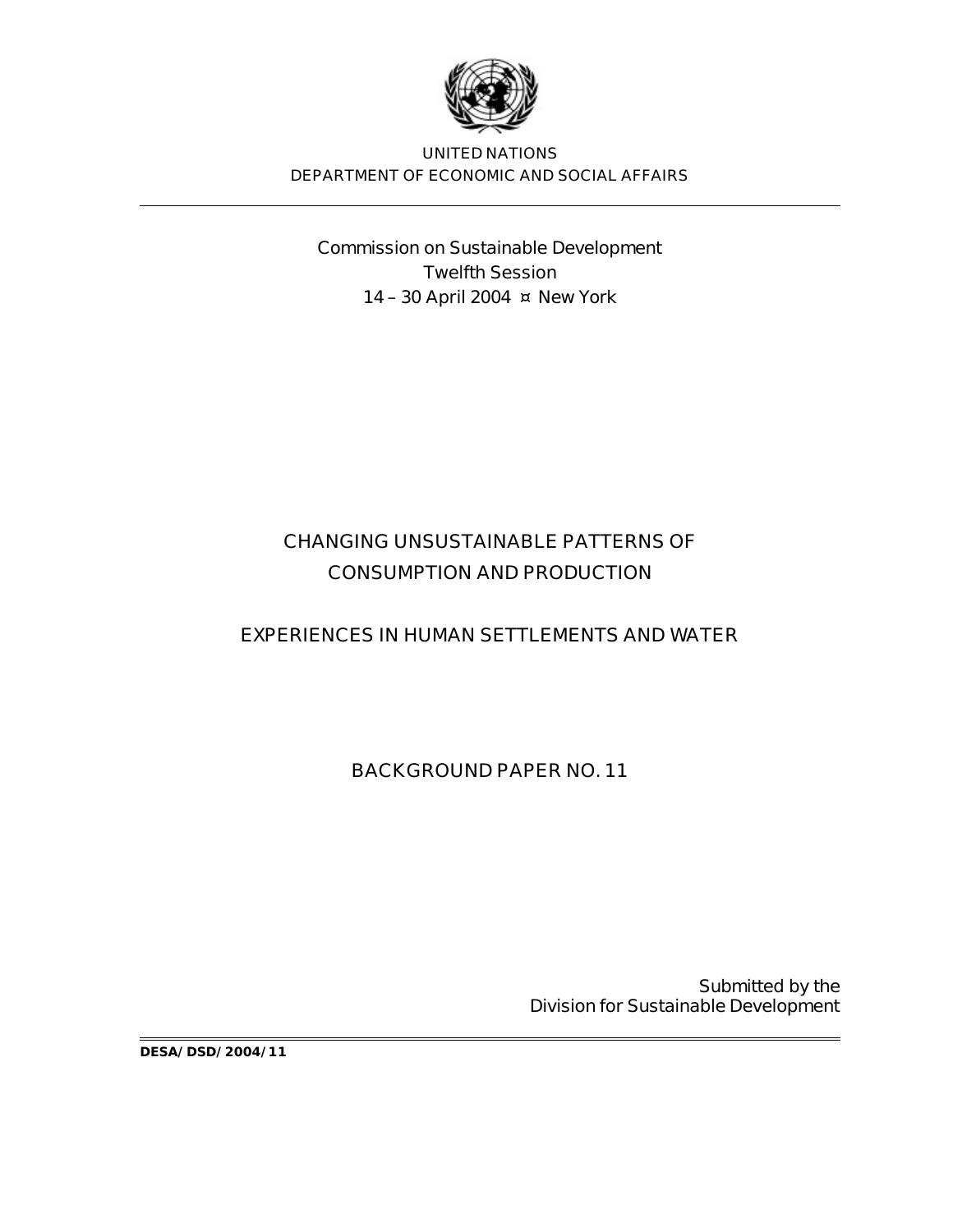## **CHANGING UNSUSTAINABLE PATTERNS OF CONSUMPTION AND PRODUCTION:**

## **EXPERIENCES IN HUMAN SETTLEMENTS AND WATER**

### **Introduction**

1. The Johannesburg Summit noted that fundamental changes in the way societies produce and consume are indispensable for achieving global sustainable development. It agreed that all countries should promote sustainable consumption and production patterns, with the developed countries taking the lead and with all countries benefiting from the process. For this purpose, the Johannesburg Plan of Implementation (JPOI) called for the development of a 10-year framework of programmes in support of national and regional initiatives to accelerate the shift towards sustainable consumption and production to promote social and economic development.<sup>1</sup>

2. As part of the implementation of the JPOI, an International Expert Meeting on the 10-Year Framework of Programmes for Sustainable Consumption and Production was organized in Marrakech, Morocco, on 16-19 June 2003. In view of the themes to be discussed at CSD-12 and 13, the meeting requested the United Nations Department of Economic and Social Affairs, together with UN-HABITAT, and in collaboration with UNEP and other relevant organizations, to prepare a report on the actions needed at the international level to support national action in the waste, transportation, construction, and water and sanitation sectors, relating to sustainable consumption and production. $2$ The report is to be an input to the 2004-2005 sessions of the Commission on Sustainable Development (CSD-12 and 13).

3. As a first step toward that report, the present paper has been prepared to review efforts toward making consumption and production patterns more sustainable with respect to the 2004-2005 thematic cluster, in particular human settlements and water. The paper is intended to complement the reports of the Secretary-General to CSD-12 on the three thematic issues,  $3$  with a specific focus on changing unsustainable patterns of consumption and production, identified by the Commission as a cross-cutting issue to be considered in the context of each of the themes. As the 2004 session of the Commission (CSD-12) is a "review session", this paper, like the reports of the Secretary-General for this session, reviews practical actions that have been taken in implementation of Agenda 21 and the Johannesburg Plan of Implementation.

4. The examples of implementation actions included here do not constitute a comprehensive survey of the field, but are intended as illustrative of achievements and lessons learned in changing unsustainable patterns of consumption and production, as well as identifying continuing challenges and emerging issues. They are also selected taking into account their relevance to other countries or regions. The paper is intended to stimulate ideas and exchange of experience and information on ways to change unsustainable patterns of consumption and production. Most of the exa mples are accompanied by references to sources or further information on these and other examples.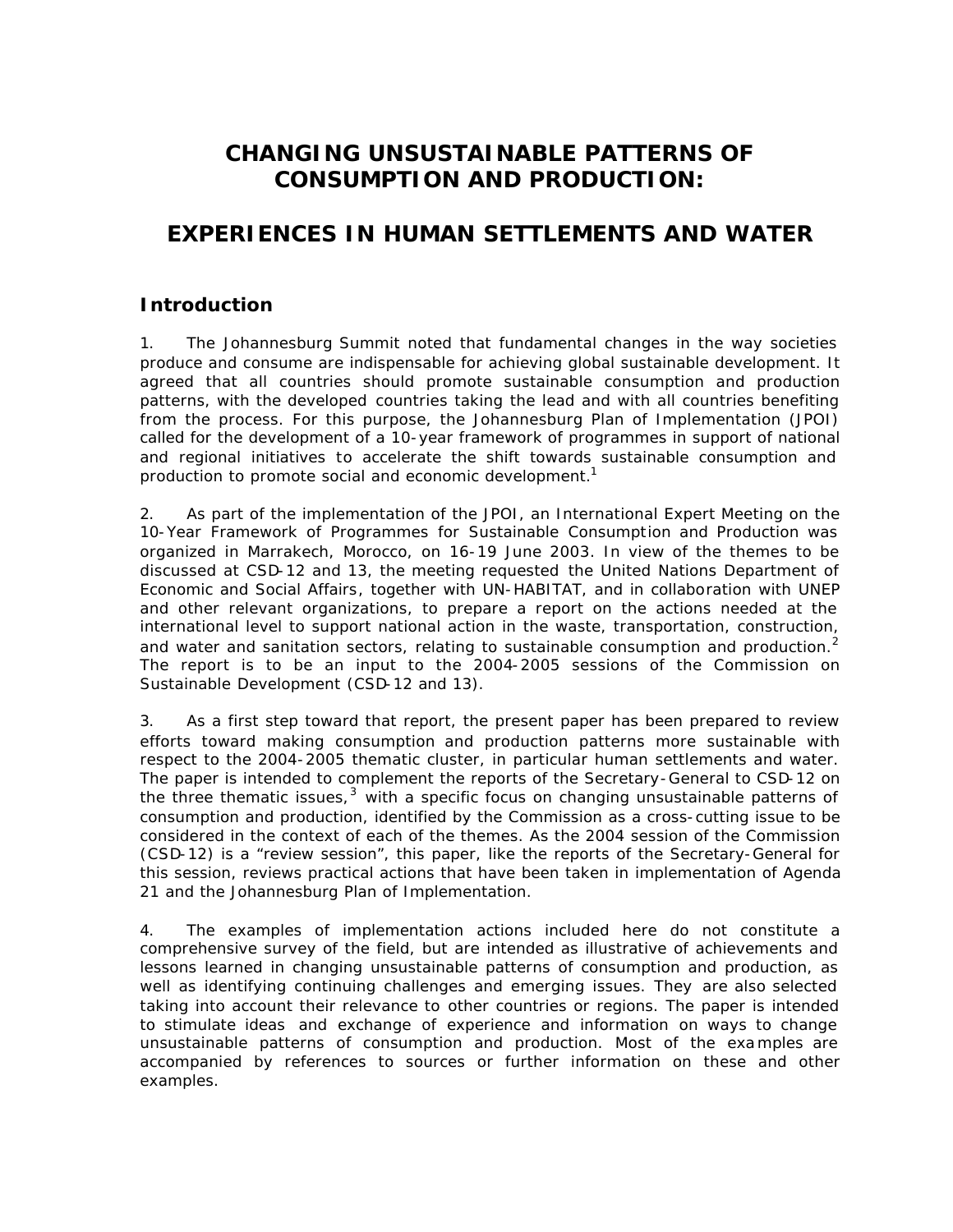5. The paper does not generally cover sanitation issues, other than wastewater treatment, as other aspects have been covered in the SG report on sanitation. On the issue of water, the paper focuses on water consumption and water efficiency in the household and industrial sector, as water consumption and efficiency in agriculture are covered in the SG report on water.

6. As the 2006-2007 sessions of the Commission (CSD-14 and 15) will focus on energy for sustainable development, industrial development, air pollution/atmosphere, and climate change, those issues are not addressed in this paper, but will be addressed in the preparations for those sessions.

7. Based in part on the present paper, the report requested by the Marrakech International Expert Meeting on actions needed at the international level to support national action in the specified sectors, will be prepared for the 2005 "policy session" of the Commission (CSD-13) on human settlements, water and sanitation. That report would also be submitted to the next International Expert Meeting, tentatively planned for mid-to-late 2005.

#### **Housing and urban planning**

8. The housing sector, including residential housing, commercial offices and stores, and the construction of industrial facilities, consumes about 25-40% of total final energy consumption in OECD countries and generates a roughly similar share of total waste, mostly as debris from demolition and reconstruction.<sup>4</sup> At a broader level, the general structure of the city, neighbourhoods, highways, streets and infrastructure do much to determine how people live, work, travel and spend their leisure time.

9. As most consumers do not build their own homes, or businesses their offices or stores, people have limited ability to control their household energy consumption, much of which is used for heating and cooling. Household energy consumption therefore depends in part on government regulations and building standards for insulation, tightness of windows and doors, lighting efficiency, and heating and air conditioning efficiency. Since the oil shocks of the 1970s, most OECD countries have established regulations concerning the energy efficiency of buildings. In the United States, the state of California has been a leader, updating its state building code and appliance efficiency standards regularly on the basis of current technologies. As a result, residential electricity consumption per capita in California has remained steady since 1992, while it has increased by 20% in the United States as a whole. $5$ 

10. In high-income countries, urban areas with high population densities use substantially less land, energy and water per capita than suburban areas with large and widely spaced individual houses. The spatial development of cities, whether compact and high-density or sprawling and low-density, depends in part on fiscal structures and economic incentives. In the United States, government tax incentives and subsidized mortgages for house building and home ownership have tended to promote the development of suburbs with separate private homes with parking space for cars, which are often the only feasible means of transportation. Rental apartments in high-density urban areas are rarely granted tax breaks or other economic incentives. Zoning that separates residential areas from commercial areas, rather than mixing the two, also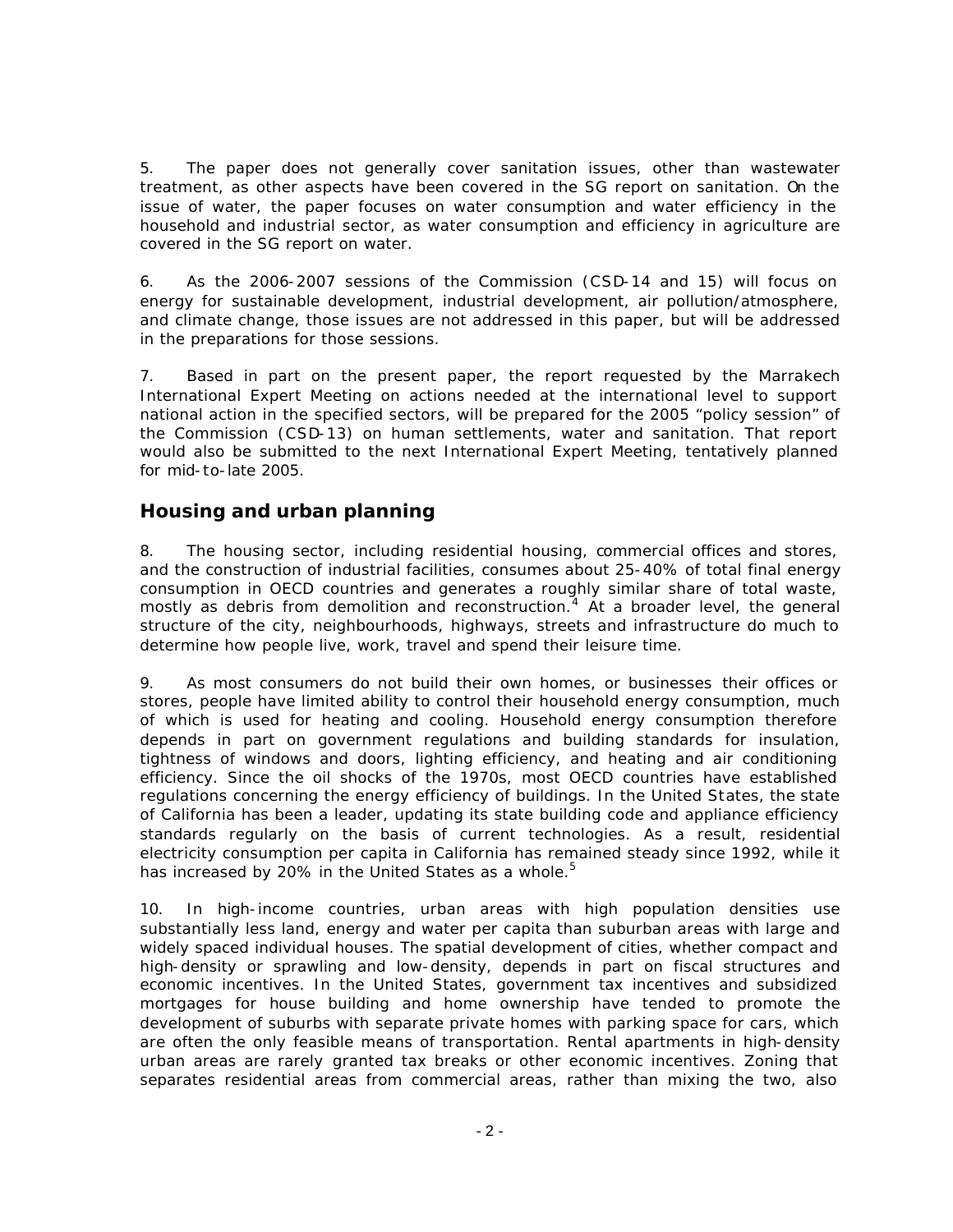promotes the use of cars rather than walking or other non-motorized transport and increases average trip length. Public spending on transportation infrastructure that goes disproportionately to road building, sometimes derived from earmarked taxes on fuel, also promotes and subsidizes the use of cars.

11. Improving urban planning to make cities more sustainable, and increasing the quality of urban life generally, requires integrated urban planning and management, involving cooperation among agencies responsible for land use, environment and transportation, agencies which have different and often competing priorities. Studies have found, in particular, that transportation policies commonly contradict environmental policies. In addition, many metropolitan areas consist of a number of independent towns with their own planning processes and priorities, and central cities and suburbs often have some directly competing interests. Denmark and the Netherlands have addressed this problem through national spatial planning agencies: the Netherlands Ministry of Spatial Planning, Housing and the Environment; and the Danish Spatial Planning Department within the Ministry of the Environment.

12. In Toronto, Canada, the Metro agency was established to coordinate roads, transportation systems, land use planning, schools and water supply for the metropolitan area. Similarly, in Portland, Ore gon, United States, the metropolitan area includes Portland and 23 surrounding towns. To coordinate transportation, an independent and directly-elected regional agency was created. In some cases, such as in France and the United States, the political difficulties of creating a new level of policymaking have led national governments to use incentives such as making central government funding to local authorities dependent on regional coordination. In other cases, as with Mayors Jaime Lerner in Curitiba and Enrique Peñalosa in Bogotá, a strong political leader can push agencies into coordinating their efforts.<sup>6</sup>

13. To help ensure that urban planning met the needs of all, Porto Alegre, Brazil, in the 1990s, developed a "participatory budget" process involving public debates on municipal programmes and priorities. The process is organized in five themes: transportation; education, leisure and culture; health and social welfare; economic welfare and taxation; and city organization and urban development. As part of each annual budget process, discussions on these themes are organized in each of 16 districts of the city, and priorities are developed, with higher priority given to under-serviced areas. The districts then elect representatives to a Council to work with the city planning office and the mayor in the preparation of the budget. The process has contributed to urban development, including expanding access to water services from 80% of households in 1989 to 98% 1996, expanding coverage of the sewage system from 46% to 85%, doubling the number of children in public schools, and substantially increasing public tax revenues by increasing the willingness of citizens to pay. Public participation in the process has steadily expanded, and the urban political culture has changed from one of dispute and protest to one of dialogue and negotiation. Participatory budgeting has subsequently spread more than 100 other communities in Brazil.<sup>7</sup>

#### **Urban mobility**

14. Mobility in cities depends largely on the transportation options available. In large sprawling cities with limited public transit or possibilities for walking or bicycling, people with enough money use cars or motorcycles. In some cities of the United States, 95% of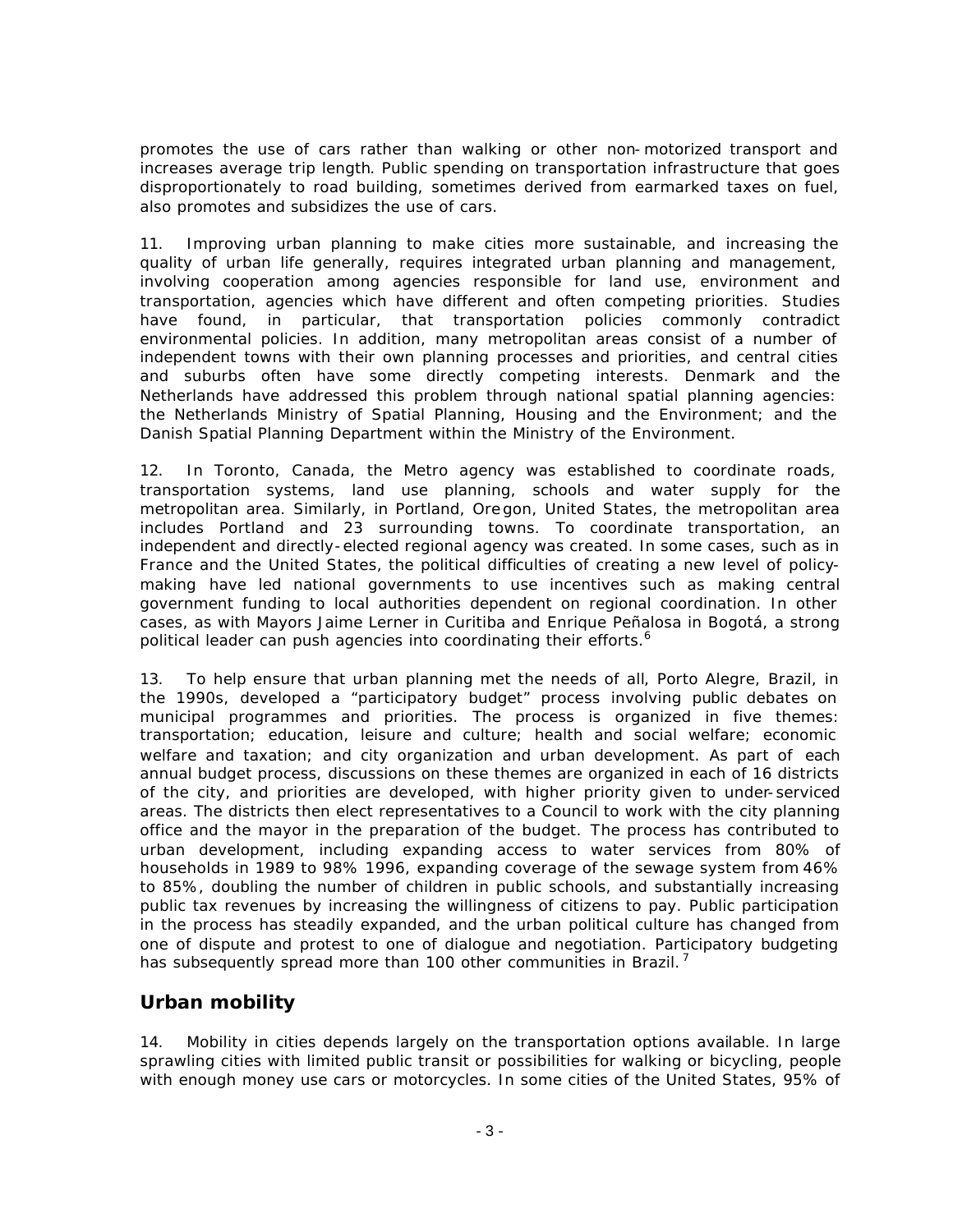people commute to work in private cars. In many European cities, on the other hand, with higher population densities, efficient and attractive public transit, and arrangements for convenient and safe walking and cycling, a majority of people commute to work by public transit or non-motorized transport. In Tokyo, nearly 92% of commuters to the downtown area travel by rail. The average distance per trip is about the same in Europe and the United States, about 13-15 km, but Europeans make only about half the number of trips by car, due to the availability of other options. In some major cities in middleincome countries, such as Bangkok and Kuala Lumpur, the majority of people commute to work in private cars despite the financial cost, due to the lack of attractive alternatives.<sup>8</sup>

15. In the United States, free parking space provided by employers and excluded from income tax also has also constituted a public subsidy that has encouraged the use of cars. The 1998 Transportation Equity Act for the  $21<sup>st</sup>$  Century extended the same tax break to compensation for using public transit, up to \$100 per month as of 2002. While the large majority of federal funding still goes to highways, the Act modestly increases the share of federal funding to public transit and provides funding assistance to transit operators for the purchase of low-emissions buses, construction of alternative-fuel fuelling facilities, modification of garage facilities to accommodate clean-fuel vehicles, and use of bio-diesel fuel (from vegetable oil).<sup>9</sup>

16. While cars offer convenient, flexible and rapid transport in rural areas and smaller cities, for the growing number of megacities, travel by car is commonly slow, expensive and unhealthy, due to congestion, the costs of car ownership and parking, and air pollution. In Bangkok, Manila and Jakarta, rush hour speeds are down to 6 to 8 km/hr in core areas, not much faster than a brisk walk, and much slower than a bicycle. In those cities, less than 10% of the land is devoted to roads, less than half of the share in most European and North American cities. The megacities of the developing world thus need efficient mass transit systems and other alternatives to cars even more than cities of the developed world. $10<sup>10</sup>$ 

17. Curitiba, under Mayor Jaime Lerner in the 1970s and 1980s, developed an innovative urban rapid transit system with a specially designed bus system operated by private operators using dedicated bus lanes along radial routes from the city centre. To speed loading, passengers paid their fares in advance in shelters at the stops. This system provided efficient rapid tra nsit for less than 1% of what a subway would have cost, with much of the investment cost borne by the private bus operators. During the planning process, the city purchased land along the planned routes to build affordable housing for low-income households. Land along rivers in the city was preserved as park land with foot and bicycle paths, providing flood protection at the same time. Many downtown streets have been made into pedestrian streets, 150 km of bicycle paths have been established, and many parks have been built.

18. The "finger plan" approach to urban development can help promote public transit and reduce the need for cars. High-density housing combined with retail stores are concentrated on a few axes (fingers) extending out from the centre of the city, and these axes are well served with rapid transit systems, whether subways, light rail or dedicated bus lanes. The land in between the fingers can be used for parks or other lowdensity uses. This approach has been very successful in reducing vehicle traffic and improving the quality of urban life in such cities as Copenhagen and Curitiba, Brazil.<sup>11</sup>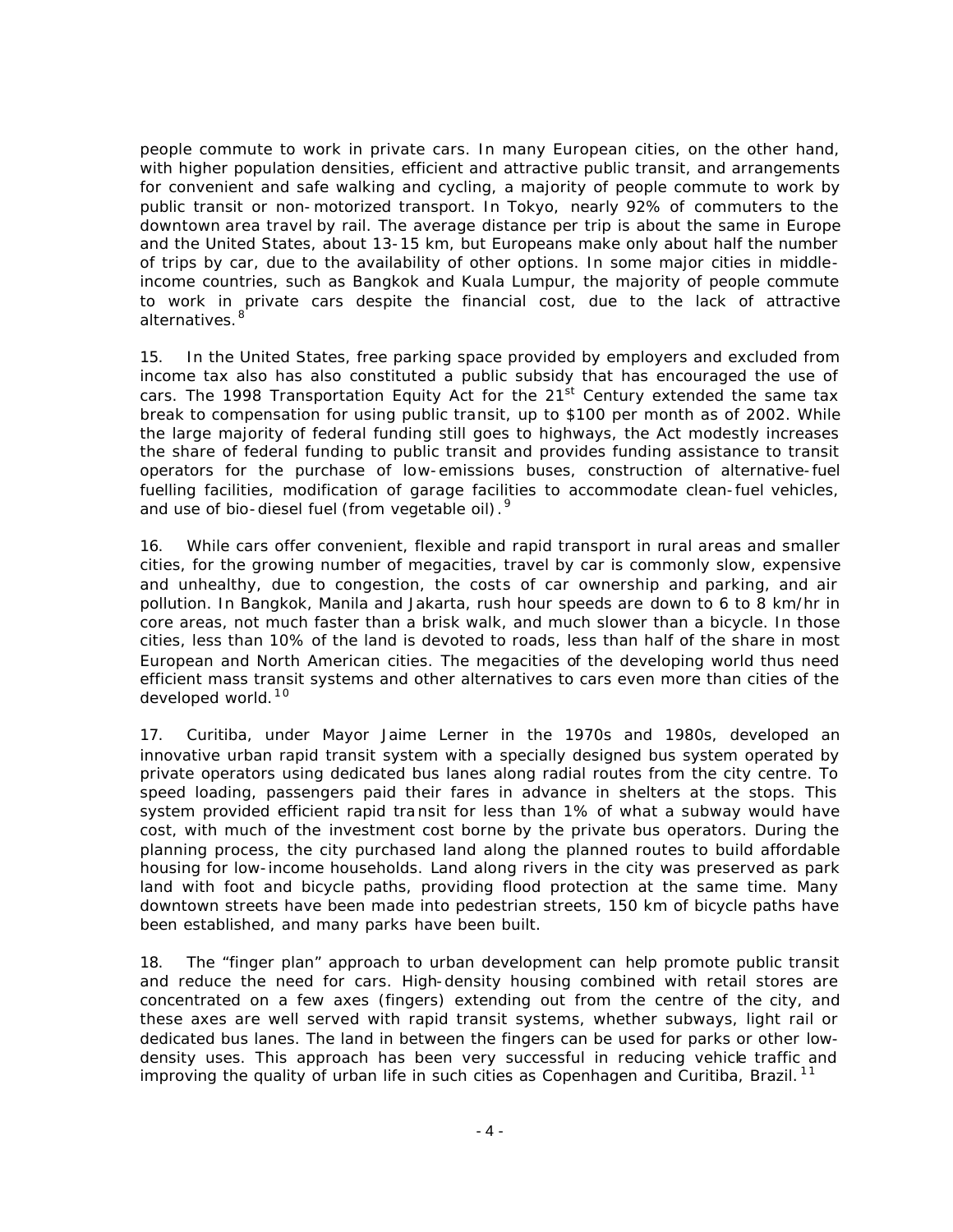19. In Santiago, Chile, in 1995, in response to a proposed toll highway through the downtown area, a coalition of 25 community organizations was formed to protest the design of the project, demand an environmental impact assessment as required under the 1994 Environmental Law, and propose other ways to improve transportation and protect communities. The group was supported by other citizens groups, including architects, transportation engineers, environmentalists and a group of cyclists called "Ciclistas Furiosos" which organized monthly mass rides to demand bicycle lanes on existing roads, new bicycle paths and racks for bicycle parking. The protest movement, drawing on expertise from similar groups in Canada, the United States and Europe, stimulated a broad public debate on the project and related issues. In 2001, the highway project was revised to address many of the concerns and reduce its disruptive effects. The protest movement then became the permanent Ciudad Viva organization, with a broader focus on urban development, community participation, transportation and waste management. The organization contributed to the debates on the 2003 transportation plan for Santiago and other issues, and has been invited by the government to participate in a national urban reform taskforce. The movement also influenced the establishment, in 2001, of dedicated bus lanes, and limiting the largest streets to public transit on high pollution days. As a result, public transit use has risen considerably.<sup>12</sup>

20. In 2003, The Global Environment Fund approved a project to improve transportation in Santiago, including reducing air pollution and greenhouse gas emissions, making public transit more efficient and maintaining its current 60% share of urban trips, developing land use plans to reduce average trip length, and increasing use of bicycles. The project was prepared with the participation of Ciudad Viva, Ciclistas Furiosos and other stakeholders.<sup>13</sup>

21. In Bogotá, Colombia, from 1998 to 2000, Mayor Enrique Peñalosa led a campaign to improve the quality of urban life. The relatively inexpensive but effective TransMilenio bus rapid transit system was developed using existing buses with dedicated bus lanes. The city also promoted bicycle use and walking, developing 300 kilometres of bicycle paths and improved sidewalks and pedestrian-only streets. As a result, pollution levels have declined and commuting times during rush hours have been cut in half. In addition to the improvements in transportation, 1200 public parks were built or rebuilt, new schools and public libraries were built, and schools and libraries were linked through a network of 14,000 computers. Among the achievements were a 34% increase in public school enrolment over 4 years, and a substantial reduction in the crime rate. Bogotá has also been experimenting with selectively banning cars at certain times, and the experiments have proven popular.<sup>14</sup>

22. Jakarta, Indonesia, in January 2004, inaugurated the Bogotá-style TransJakarta bus rapid transit system with a 13 km dedicated bus lane, air-conditioned buses, and Curitiba-style bus shelters with fare pre-payment. The city plans to expand the system to 14 additional main transportation corridors.<sup>15</sup>

23. In the United States, Portland, Oregon, has been working to prevent urban sprawl and improve the quality of urban life. Space previously devoted to cars has been converted to use for walking and cycling, bikeways have been built, new buildings are required to have bicycle parking, central streets have been made more attractive for walking, traffic has been slowed, car parking space has been reduced, light rail lines are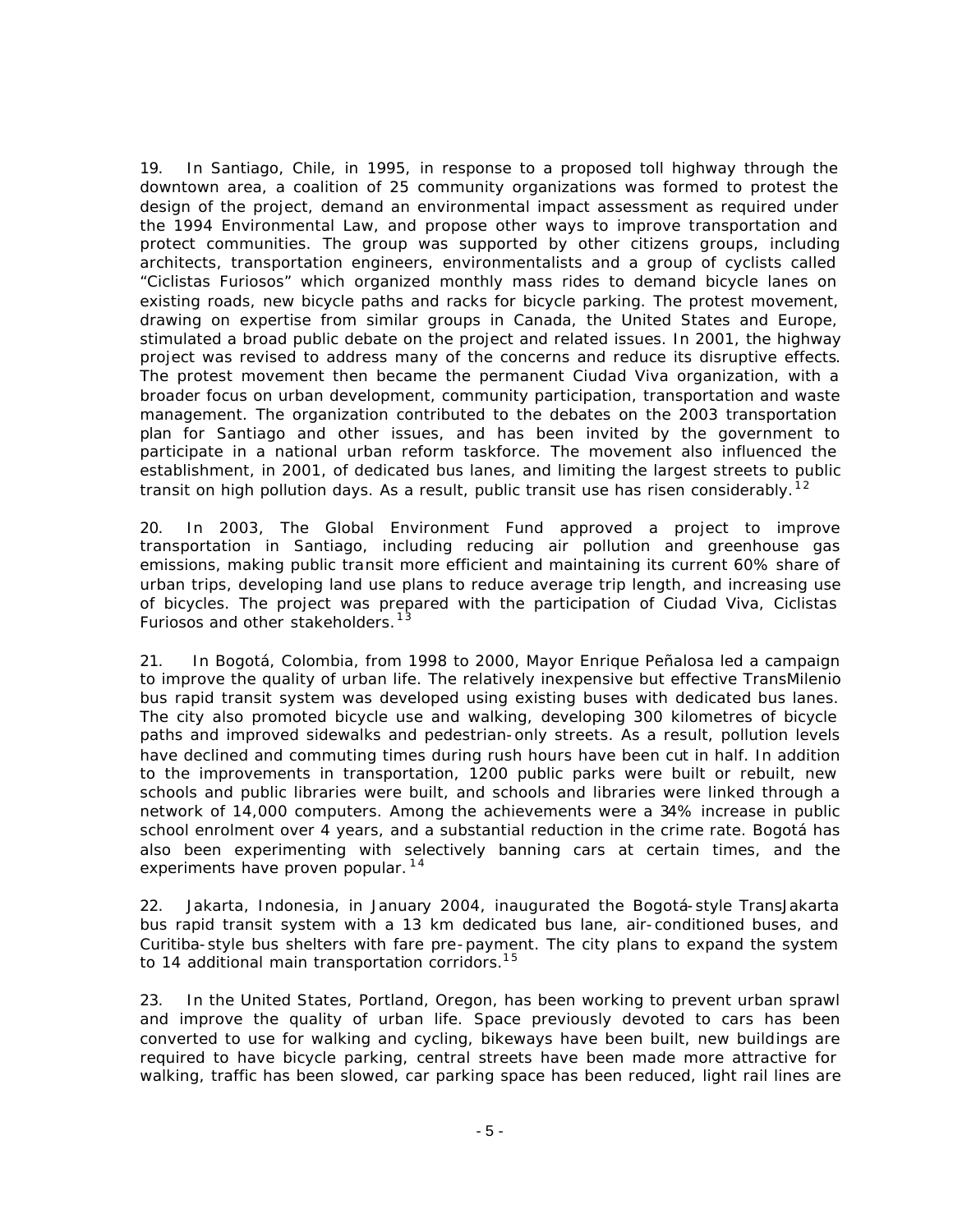being built, and development is concentrated around transit stations. Partly as a result of these measures, Portland has had population and economic growth while reducing property taxes, average commuting time, energy consumption and air pollution, and improving the perceived quality of life.<sup>16</sup>

24. Singapore, since the 1980s, has used road tolls that depend on the time of day and traffic conditions on urban roads to manage traffic congestion and promote use of the bus and light rail mass transit system. Since 1998, charges are automatically deducted at toll points from an electronic card in the vehicle, so there are no toll booths to slow traffic. The charges are adjusted to changing patterns and have proven very effective in optimizing traffic flows. Singapore also limits the overall number of cars in the city through auctions for a limited number of license plates. As a result, Singapore achieves average rush hour speeds of 45-65 kph on expressways and 20-30 kph on city roads. $17$ 

25. London, UK, in February 2003, introduced a congestion charge of \$9 for cars entering central London between 7am and 6:30pm, using monitoring cameras with automatic license number recognition. As a result, many commuters have switched to public transit, traffic delays have been reduced by one-third, average speeds in the charging zone have increased by 40%, and bus delays are well down. Surveys indicate that a large majority of Londoners find the scheme effective, the 100,000 drivers each day who pay the charge express satisfaction with the system, and business is generally supportive. The success of the scheme has contributed to the popularity of Mayor Ken Livingstone, who championed it. Central city congestion charges have also been used successfully for years in Trondheim, Norway, and have recently been introduced in Toronto, Canada, and Melbourne, Australia. Zermatt, Switzerland, uses its car-free status as a tourist attraction.<sup>18</sup>

26. In most large cities of the developing world, the informal transportation sector provides essential transport services, especially for informal settlements, as well as making a major contribution to employment. Pedicabs, mopeds, motorized tricycles and motorcycles are often the only vehicles that can penetrate the narrow alleys in informal settlements, which are often unserved by municipal transport. Private vans, such as Manila's Jeepneys, Mexico's collectivos, Nairobi's matatus and Jakarta's mikrolets, serve larger streets for longer trips. In Bangkok, São Paulo and other cities, growing demand from middle class commuters has given rise to unlicensed vans that provide airconditioned express commuter services at premium prices. Informal transport often complements municipal services, serving areas not served by municipal services and providing feeder services to the large buses on main routes, or to subway or rail services. Late at night, informal services may be the only means of transport for people without their own cars. In some cases, the "informal" services are actually regulated private transport services, while in other cases they are strictly informal and officially illegal but unofficially tolerated. The informal transport sector is often highly organized through route associations, informal codes of conduct, and even vehicle dispatchers. The informal transport sector provides up to 15% of urban employment – with sales and services providing additional employment - and is a particularly important source of employment for recent migrants to the city. For users, a diverse supply of formal and informal transportation modes provides people, particularly low-income people, with reasonably reliable and affordable transportation and delivery services.<sup>19</sup>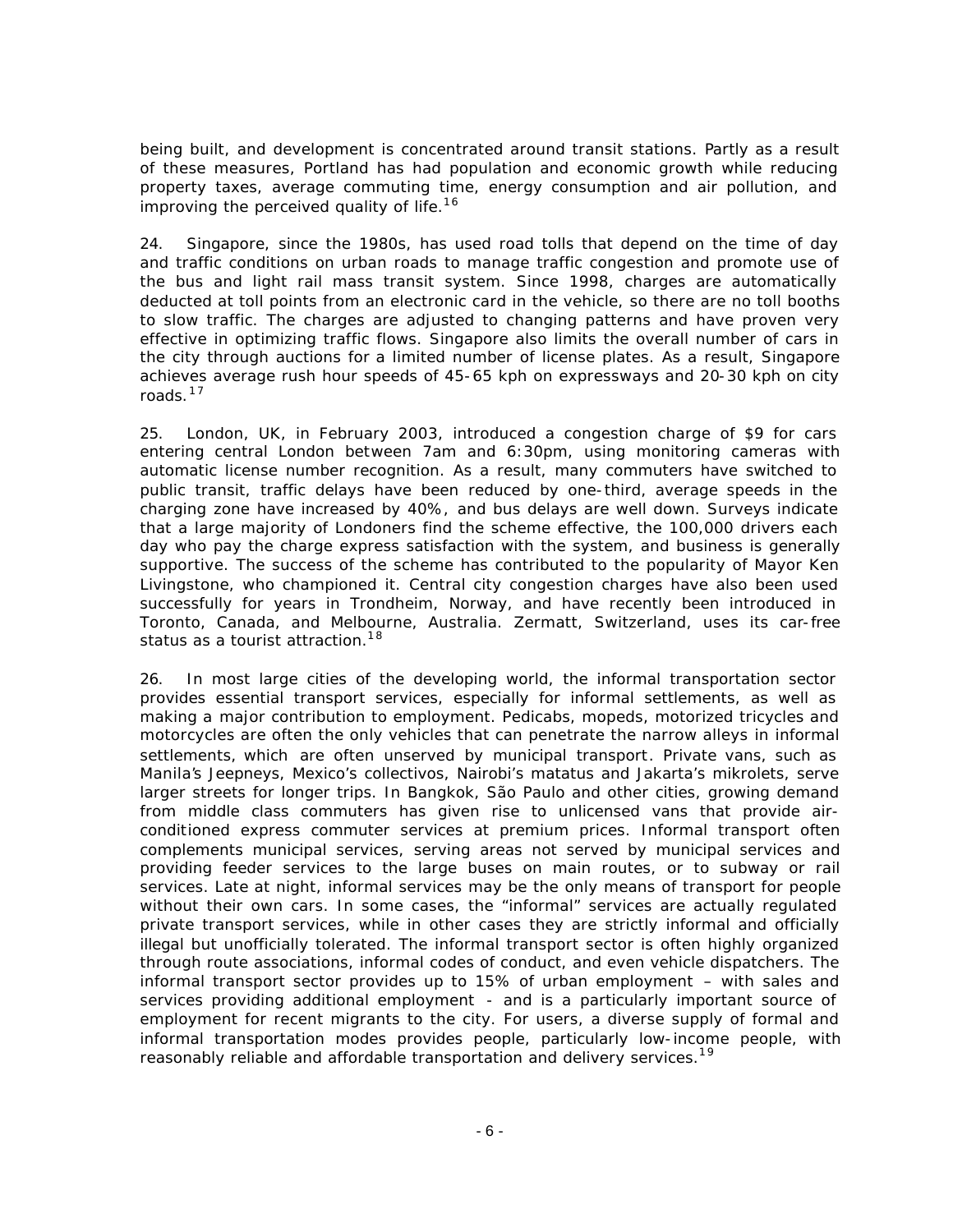27. The informal transport sector in many large cities of the developing world has grown very rapidly to meet the growing demand as well as responding to emerging demands for services not provided by the formal system, while the municipal transport systems have generally not kept up with urban growth. This rapid growth, while meeting essential needs and contributing to economic growth and poverty reduction, has also posed major challenges to sustainable urban development, in part because of lack of regulation. The vehicles are often old, highly polluting and unsafe, and operators usually have no insurance to cover injuries or damage. In many cases, informal transport vehicles are old used buses, vans or cars imported from developed countries. Because there are no official and protected stopping places for informal vehicles, they often load and unload passengers in the middle of traffic, usually in the busiest locations. Intense competition in the unregulated market may cause aggressive driving, and competition with formal public transit may reduce the economic viability of the formal system. Some cities are addressing these problems by licensing and regulating the informal sector, setting vehicle standards and insurance requirements, excluding pedicabs or other small, slow vehicles from major streets, limiting the number of vehicles, and establishing waiting and loading points off the busiest streets.<sup>20</sup>

28. Population density is a critical factor determining the financial viability of public transportation systems. Research in Australia indicates that public transit is economically viable only with a population density greater than about 30 people per hectare. Many cities in the United States average about 14 people per hectare, while European cities commonly have about  $50.^21$ 

29. Air pollution from traffic can be reduced through the use of clean vehicles and fuels. There has been a steady growth in sales of cars with hybrid gasoline-electric engines since the Toyota Prius was introduced in 1997. Honda has since introduced cars with hybrid engines, and Ford has announced that it will introduce a hybrid sports utility vehicle in 2004. As of early 2004, consumers have bought almost 200,000 such cars, which consume fuel at about half the rate of comparable cars with conventional internal combustion engines. While these cars are somewhat more expensive than conventional cars, the savings on fuel over the lifetime of the car cover the extra cost. A survey of consumers conducted by the US Consumers Union rated the Toyota Prius and Honda Civic Hybrid as two of the three small cars with the highest customer satisfaction, as well as being highly reliable. $22$ 

30. In some cases, governments and local authorities, as major consumers of goods and services, have used their large purchasing power to take a leading role in changing consumption patterns. Public green purchasing is part of a broad traffic programme of the City of Malmö initiated in 1995, including pilot pro jects such as purchasing electricpowered vehicles. A strategic feature of the programme is technical and policy cooperation between Malmö, its surrounding municipalities, and Stockholm and Göteberg, the two biggest cities in Sweden. The project is intended not only to reduce the environmental impacts of public vehicles, but also to serve as a model for the public, to inform them about the use of such vehicles, to demonstrate their practical use, and to stimulate public demand for such vehicles. Other eleme nts of the programme were a municipal bicycle fleet and a requirement that road construction contractors comply with environmental criteria and have an environmental management system (e.g. EMAS, ISO 14001). By 1999, 23 per cent of the municipal vehicle fleet was powered by electricity, compressed natural gas or bio-diesel, and 75 per cent of municipal buses were powered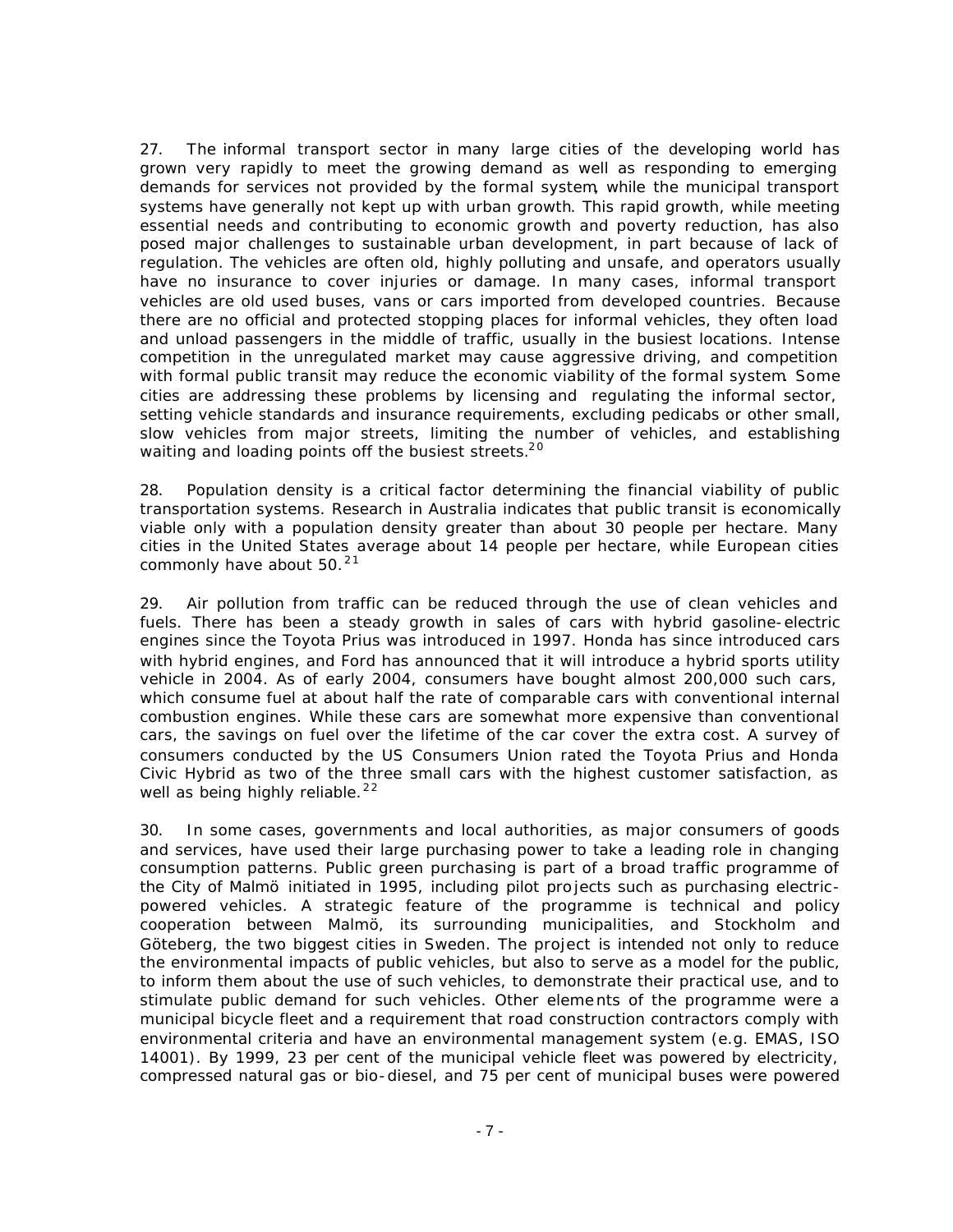by natural gas. The coordinated introduction of these policies and programmes in the biggest cities of Sweden facilitated the process and enhanced its impact, and the large number of electric vehicles ordered together increased the interest of suppliers. The municipal programmes have also had an impact on the development of Swedish national legislation and guidelines.<sup>23</sup>

31. New York City has an Alternative Fuels Program, implemented by the City's Department of Transportation since 1993. The main objectives of the programme are reducing air pollution and promoting the use of alternative fuels by both public and private vehicles. Under this programme, public fleets in New York are being replaced with alternative fuel vehicles, currently including over 6000 natural gas, hybrid, E85 (ethanol) and electric vehicles. The main alternative fuel at present is compressed natural gas (CNG). Natural gas buses produce an average of 97% less particulate matter, 84% less carbon monoxide and 58% less nitrogen oxide compared with conventional diesel engines. There are currently 17 CNG fueling sites within New York City, mostly owned and operated by the two New York City utilities, KeySpan and Con Edison, and all offer service to the public. New York also provides financial incentives for taxis that use CNG. At the United States federal level, an Executive Order issued in 2000 requires any federal agency operating 20 or more motor vehicles to reduce petroleum fuel consumption by 20 per cent by 2005 compared to 1999. To meet the objective, agencies are required to acquire alternative fuel vehicles and to increase the average fuel economy of new vehicle operations by 3 miles per gallon (mpg) by 2005 compared to 1999. $24$ 

32. Bicycles can be an effective means of reducing traffic congestion and air pollution. Four to eight bicycles can use the road space occupied by one car, and 20 bicycles can park in the space occupied by each car. Cycling is also much less expensive than public transit, not to mention private car travel. Lima, Peru, is promoting bicycle use, including through a revolving fund supported by the World Bank providing credit vouchers usable in bicycle shops. In Kenya, a luxury tax on bicycles at the rate of 80% until 1986 was gradually reduced, and finally eliminated in 2002, resulting in a large increase in bicycle sales. Most African countries still tax bicycle imports as luxury items, limiting access by poor people to low-cost and environmentally sound transportation.<sup>25</sup>

33. Thailand's Energy Policy and Planning Office, in 2002, awarded 14 municipalities \$12,000 for feasibility studies of bicycle lanes. The town of Muang Lamphun in northern Thailand has proposed a 33 km network of bicycle routes as part of an effort to put cycling at the center of its transportation system. Currently, municipal police use bicycles on their patrol routes, and students are able to exchange recycled garbage for free bicycles at their schools. Some 44% of residents bicycle to work, according to a study conducted by the municipality last year, and a surprising 95% of car drivers said they would leave their cars at home if safe cycling lanes were provided. The bicycle lane network would follow 24 streets around temples and tourist attractions, while 25 major roads would get a separate bicycle path.<sup>26</sup>

34. A major deterrent to cycling as a means of urban transport is concern about safety. Construction of bicycle paths or separate bicycle lanes can be very effective in promoting cycling. Denmark and the Netherlands have extensive systems of bicycle paths and lanes, and many Chinese cities reserves traffic lanes exclusively for bicycles. Mexico City, in February 2004, inaugurated the first 5 km section of a planned 90 km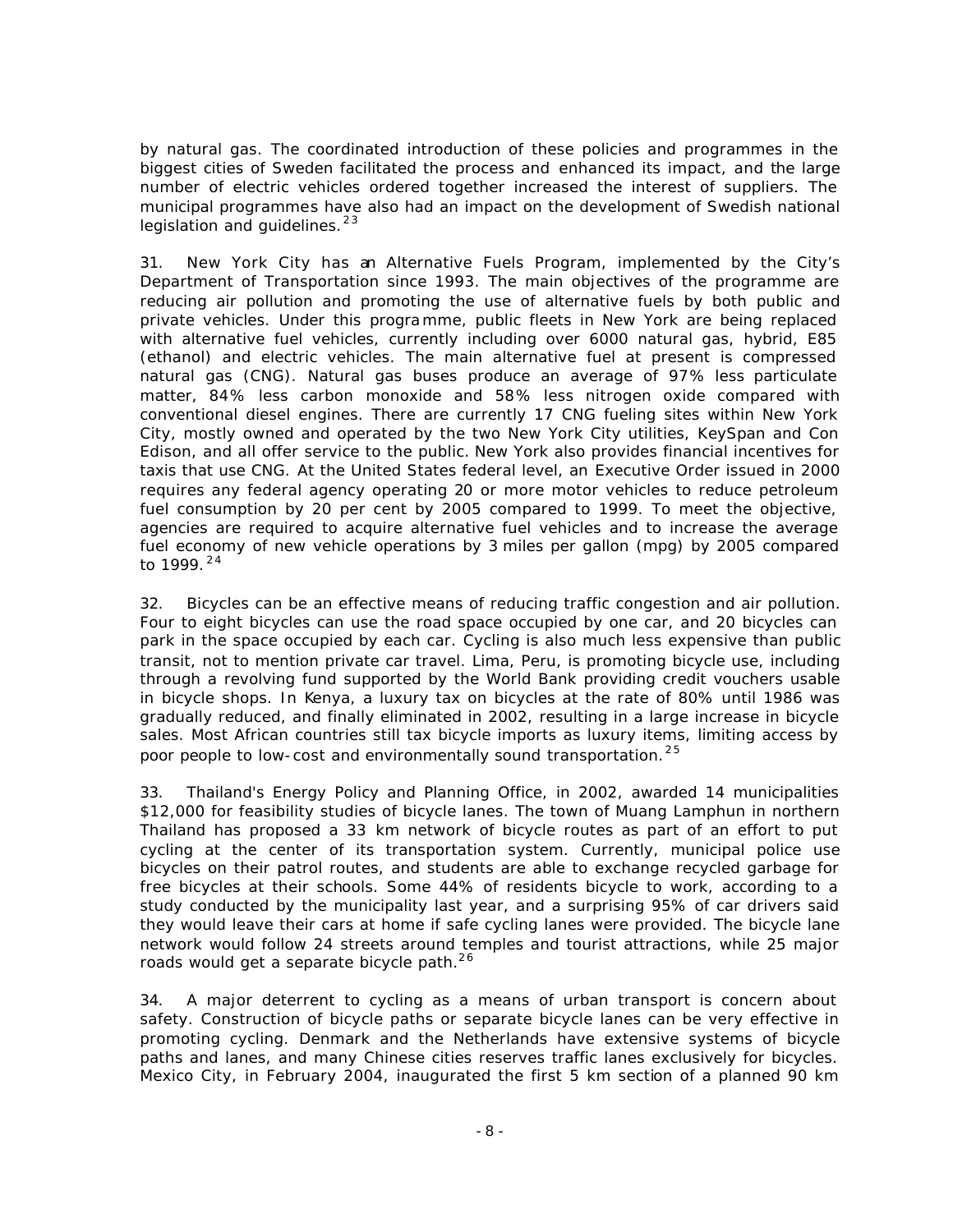bike-way network. Allowing and facilitating the transport of bicycles in subways and trains and providing safe and convenient bicycle parking at train stations allows a combination of local cycling and longer distance rail travel for trips that are too long for cycling and inconvenient by rail alone. Some cities, however, as vehicle traffic has increased, have discouraged or even banned bicycles from some streets.

#### **Solid waste management and recycling**

35. Solid waste is a growing problem in cities all over the world. While developed countries have reduced the environmental impact of solid waste through sanitary landfills and high-temperature incineration, the volume of waste is steadily growing. In the developing world, few cities have adequate waste collection and disposal systems, and the accumulating waste threatens health, damages the environment, and detracts from the quality of urban life.

36. In OECD countries, municipal waste averages 540 kg per person per year, ranging from 354 kg per person in Norway to about 800 kg per person in the United States. During the 1990s, total waste generation in OECD countries increased by about 14%, about half attributable to population growth and half to an increase in per capita waste generation. Most of the solid waste in OECD countries goes to landfills, but there is a growing trend toward incineration with energy recovery, with large differences between countries due in part to different geographical conditions and population densities.  $^{27}$ 

37. In the United States, which relies on landfills for about 86% of waste disposal (excluding recycled waste), the number of landfills has declined from about 8000 in the late 1980s to about 2500 in the late 1990s, while the total capacity has increased, as small local "dumps" have been replaced by large regional "sanitary landfills". This trend is largely due to the 1976 Resource Conservation and Recovery Act, which requires landfills to have plastic linings several inches thick for the base, underground piping systems for collecting and treating toxic liquid draining from the waste, a system for monitoring groundwater to ensure against contamination, and soil to cover garbage within hours after disposal to reduce odor, pests and health hazards. Many of the landfills also recover methane generated by decaying organic waste, thus providing a source of energy and reducing greenhouse gas emissions. Incineration is substantially more expensive than landfill disposal in the United States due to the low cost of land for landfill (landfill fees average \$26 per ton), the cost of disposal of incinerator ash in expensive toxic waste landfills, and the declining volume of combustible waste due to recycling.<sup>28</sup>

38. In the European Union, pollution emissions from incinerators have been re duced since 1990 through the closing of many old small incinerators, the introduction of emission cleaning systems, and higher temperature incineration, which reduces the emission of toxic products such as dioxins and furans.  $29$ 

39. In Canada, the city of Toronto launched a programme on "Governments Incorporating Procurement Policies to Eliminate Refuse" (G.I.P.P.E.R.) to coordinate efforts by various levels of government to incorporate environmental considerations into public purchasing procedures, with a focus on waste reduction. The programme produced G.I.P.P.E.R.'s Guide to Environmental Procurement, the third edition of which was published in 2002. The procurement guidelines are intended to reduce waste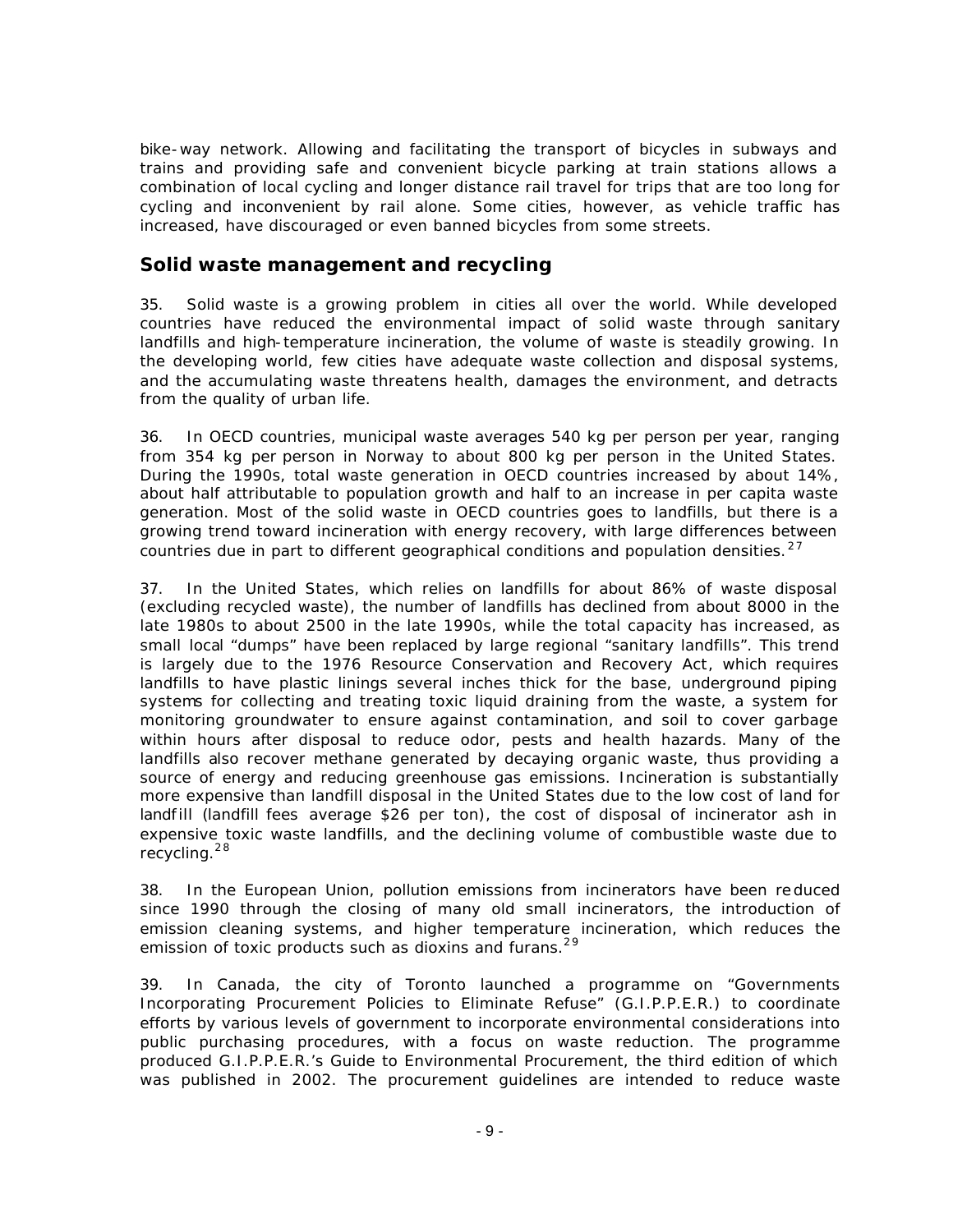generated by government activities, build markets that promote waste reduction, reuse, recycling and recovery, and promote joint purchasing by public agencies to increase their impact.<sup>30</sup>

40. In OECD countries, the average share of recycled waste has reached about half. Recycling rates are increasing and now avera ge over 80% for metals, 35-40% for glass, and 40-55% for paper and cardboard. Recycling rates vary substantially among countries: for example, in Ireland, 10% of paper and cardboard is recycled, whereas the figure for Germany is 70%. In general, the Scandinavian countries, Belgium, Switzerland, Austria and Germany have very high recycling rates. Mediterranean countries still have the lowest recycling rates, although they are increasing rapidly.<sup>31</sup>

41. In the United States, recycling increased from less than 10% of household waste in 1989 to 30% in 1997, largely due to municipal curbside collection programmes, which increased from 1000 to 9000 over the same period. Recycling, however, does not pay for itself, as the prices of recycled materials are relatively low and volatile. This is due in part to low costs of virgin material and production technologies designed for virgin materials, such as pulpwood rather than recycled paper. Uncertainty as to the supply and price of recycled material has discouraged investment in technologies to use it. In some cases, local authorities have set targets to increase recycling, but these have generally not been effective as they have not provided the incentives or enforcement measures necessary. Where municipalities have passed laws making household recycling mandatory, they have not been prepared to search garbage and impose fines for noncompliance. Nonetheless, most households have been willing, even happy, to recycle in the spirit of civic duty and environmentalism, even in the absence of incentives or enforcement.<sup>32</sup>

42. In an attempt to induce households to reduce waste disposal and increase recycling, about 4000 communities in the United States have introduced charges per bag of household waste. The effectiveness of such programmes in encouraging recycling and reducing waste generation is unclear, although the amount of waste in each bag clearly increases. Furthermore, such programmes may increase illicit dumping, with substantially greater environmental damage than proper landfill disposal.<sup>33</sup>

43. To increase demand, and hence prices, for recycled material, and to encourage the introduction of technologies using recycled material as input, some communities have passed laws requiring government offices, and in some cases even private business, to buy products such as paper with a certain proportion of recycled material. These measures, however, have been difficult to administer and enforce. Economic analyses of recycling indicate that it is generally substantially more expensive than landfill disposal, particularly where land is inexpensive. The economic benefits of recycling are greatest for aluminum, other metals and paper, and least for plastic and glass.

44. In Brazil, 35 aluminum recyclers, supported by 6000 scrap-buying centres around the country, recycled 87% of the aluminum cans consumed in the country, worth almost \$300 million, generating 2000 jobs directly and an estimated 150,000 indirectly, and conserving 1700 GWh of energy.<sup>34</sup>

45. Packaging makes up a growing share of the waste stream in most countries. Germany, in 1991, began a programme to reduce and recycle packaging waste,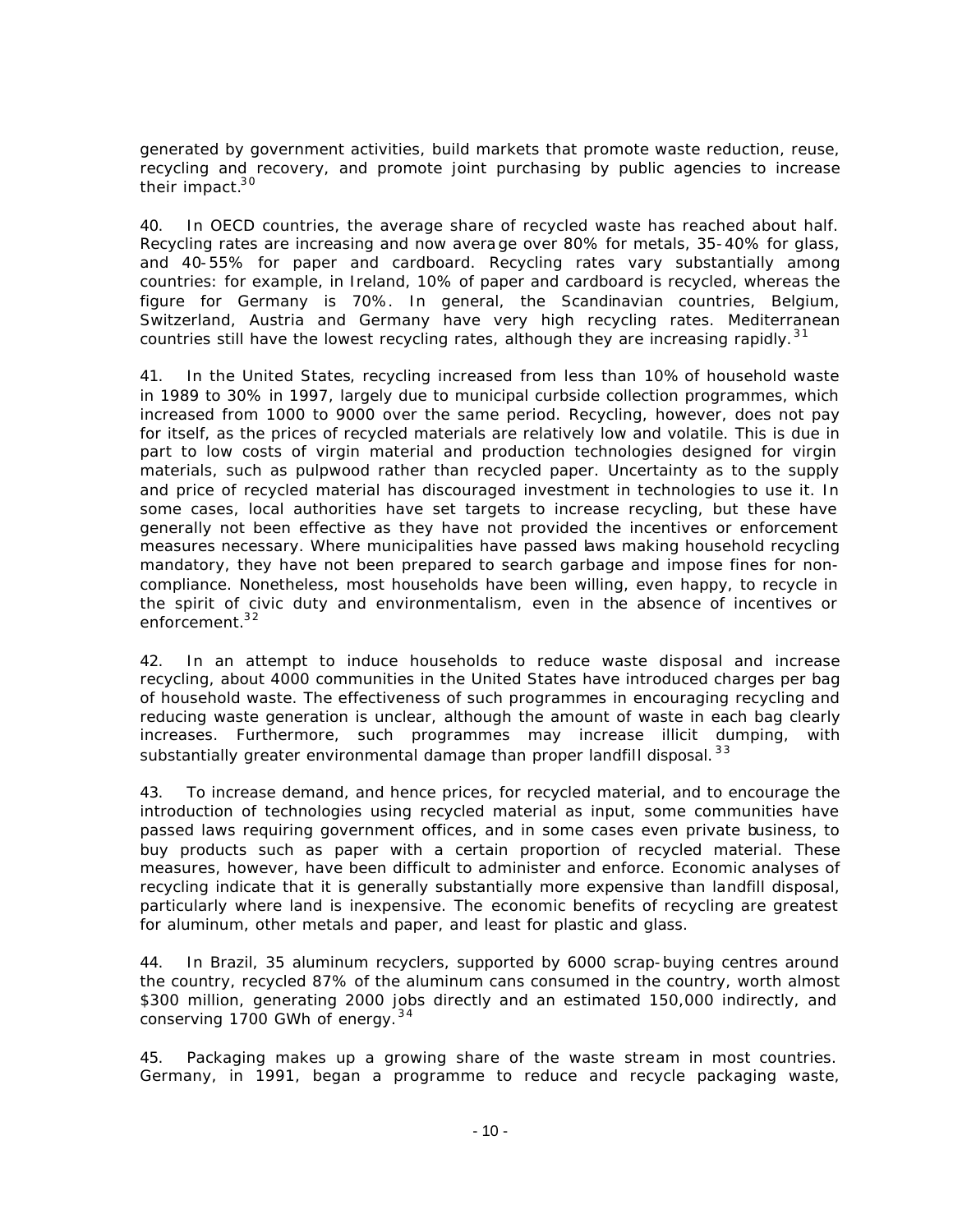including product and transport packaging, through a Packaging Ordinance that requires manufacturers to pay the cost of recycling the packaging from their products and to achieve a recycling rate of 60-75%, depending on the material. While some companies developed schemes to comply with the Ordinance on their own, many manufacturers joined forces with retail firms and waste collection companies in the German Dual System or Green Dot system in order to reduce costs through economies of scale. Participating manufacturers place a green dot on their packaging and pay the waste collection companies for the green dot packaging they collect for recycling. Packaging recycling in Germany is thus a national rather than a municipal programme as elsewhere. As a result, packaging in Germany declined from about 96 kg per person per year in 1991 to 77 kg in 2002, a reduction of about 20%. Of over 6 million tonnes of packaging waste collected, some 5.3 million tonnes were sent for recycling, an 84% recycling rate. $35$ 

46. The Green Dot programme has been expanded to the European level in response to the 1994 European Packaging Directive and is now operational in 20 European countries with some 95,000 participating enterprises. Participating waste collection programmes are organized in the Packaging Recovery Organization Europe (PRO-Europe). For goods imported from outside Europe, the European importer is responsible for meeting the requirements.<sup>36</sup>

47. Computers and other electronic equipment, which contain toxic elements including lead, barium, chromium, cadmium, beryllium, brominated flame retardants and PVCs, are of growing concern with respect to hazardous waste. About 70% of the heavy metals found in United States landfills come from electronic waste, and Silicon Valley in California has become seriously contaminated with toxic waste sites. A large amount of United States electronic waste is exported to Asia for recycling, often under unsafe conditions.<sup>37</sup>

48. The European Union in 2003 adopted a Waste Electrical and Electronic Equipment Directive requiring producers, by 2005, to take responsibility for recovering and recycling electronic waste without charge to consumers. On old products, costs are to be shared by all producers, while on products marketed after 2005, producers will be responsible for their own products. The EU also adopted in 2003 a Directive on Restrictions on Hazardous Substances requiring electronics manufacturers to phase out, by 2006, the use of lead, mercury, cadmium, hexavalent chromium and two flame retardants used in plastics. In the Netherlands, Norway, Sweden and Switzerland, the purchase price of some electronic items includes an advance disposal fee to fund recycling. The EU has also adopted a Directive on end-of-life vehicles to reduce waste going to landfills. By 2007, 85% by weight of every new vehicle must be made from recyclable components, up from the 75% metal that is now recyclable.<sup>38</sup>

49. Japan, as part of its Basic Plan for a Recycling Society, has been developing legal requirements for recycling. The 1998 Home Appliance Recycling Law came into effect in 2001. By 2003, collection of used air conditioners, TV sets, refrigerators and washing machines increased by about 20%, metals were recovered for recycling, and CFCs (greenhouse gases) were recovered for disposal. The Construction Recycling Act came into effect in 2002, requiring the sorting of debris from demolition to facilitate recycling of stone debris for road and building construction, and reuse of lumber for particle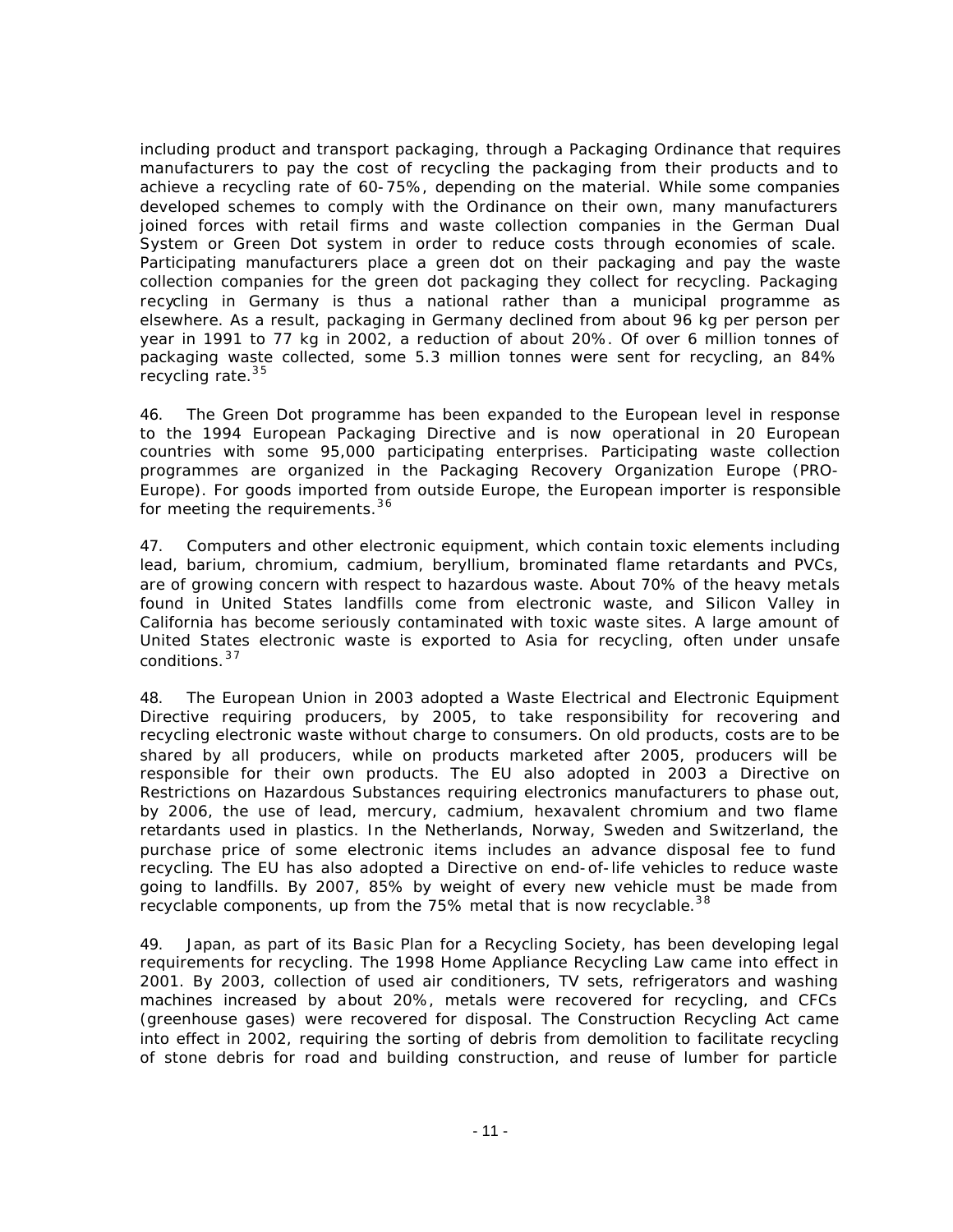board, paper or energy generation.<sup>39</sup> EPR policies have also been established in the Republic of Korea, and Brazil.

50. In 1995, the Danish government entered into an agreement with a number of organizations on a take-back scheme for used tires, with a goal of recycling 80% of scrap tires. Previously most scrap tires ended up in landfills. A consumer charge of about \$1 per tire on purchase is used to subsidize enterprises that collect tires and convert them into rubber granulate. In 1999, the take-back rate reached 87%. <sup>40</sup>

51. For general municipal waste collection and management, there has been little success in transferring U.S. and European systems to developing countries, in particular to low-income neighborhoods where access for large vehicles is limited. There, scavenging and informal recycling have long been the norm, and government policy has begun to focus on how to make such systems work more effectively and safely, recognizing their importance not only to waste collection and recycling of useful materials, but also to employment of the unskilled. The World Bank estimated in 1995 that scavenging employed 7000 workers in Manila, 8000 in Jakarta, and 10,000 in Mexico City. In poor urban neighbourhoods in Egypt, India, Indonesia, and the Philippines, scavengers collect household waste door-to-door with handcarts. Support measures include legalizing scavenging activities, encouraging formation of scavenger cooperatives, awarding contracts for collection of mixed wastes and recyclables, and establishing public-private partnerships between local authorities and scavengers.<sup>41</sup>

52. A problem for individual scavengers is that industry often demands a minimum quantity from suppliers, so scavengers have to sell through middlemen. The middlemen can often take most of the profits as there are few of them and many scavengers. By forming their own cooperatives, scavengers can bypass the middlemen and increase their earnings. In a number of countries in Latin America (Brazil, Colombia, Costa Rica, Ecuador, Guatemala, Mexico, Peru, Venezuela) and Asia (India, Indonesia, Philippines), scavengers have formed cooperatives and become part of formal solid waste management programmes. Through such programmes, refuse collection has been expanded at relatively low cost, creating jobs and benefiting low-income communities. Instead of being a problem, scavengers can be part of the solution to the problem of solid waste collection and disposal in the cities of low-income countries.  $42$ 

53. Cairo, Egypt, has had for decades a large, well organized informal system of garbage collection that collects about one-third of the 9000 tons of solid waste generated every day, mostly from the more affluent neighbourhoods. The activity provides employment for about 40,000 people who collect, transport, sort, sell and remanufacture discarded material. About 80% of the waste is either recycled by the collectors or sold to others who reuse or recycle it, probably the highest municipal waste recycling rate in the world. A major problem for the system has been requirements by the city authorities to move the activities out of town in an attempt to clean up the urban neighbourhoods. The system is also now threatened by the new national policy to contract out waste collection to large "modern" waste management systems.<sup>43</sup>

54. In Madras, India, there are almost 1000 civic groups called EXNORAs, each comprising about 70 families, with contributions varying from \$0.02 to \$0.40 per family. The groups hire "street beautifiers" who collect the garbage in the area. The garbage collected is separated and the reusable materials are sold to scrap dealers for recycling,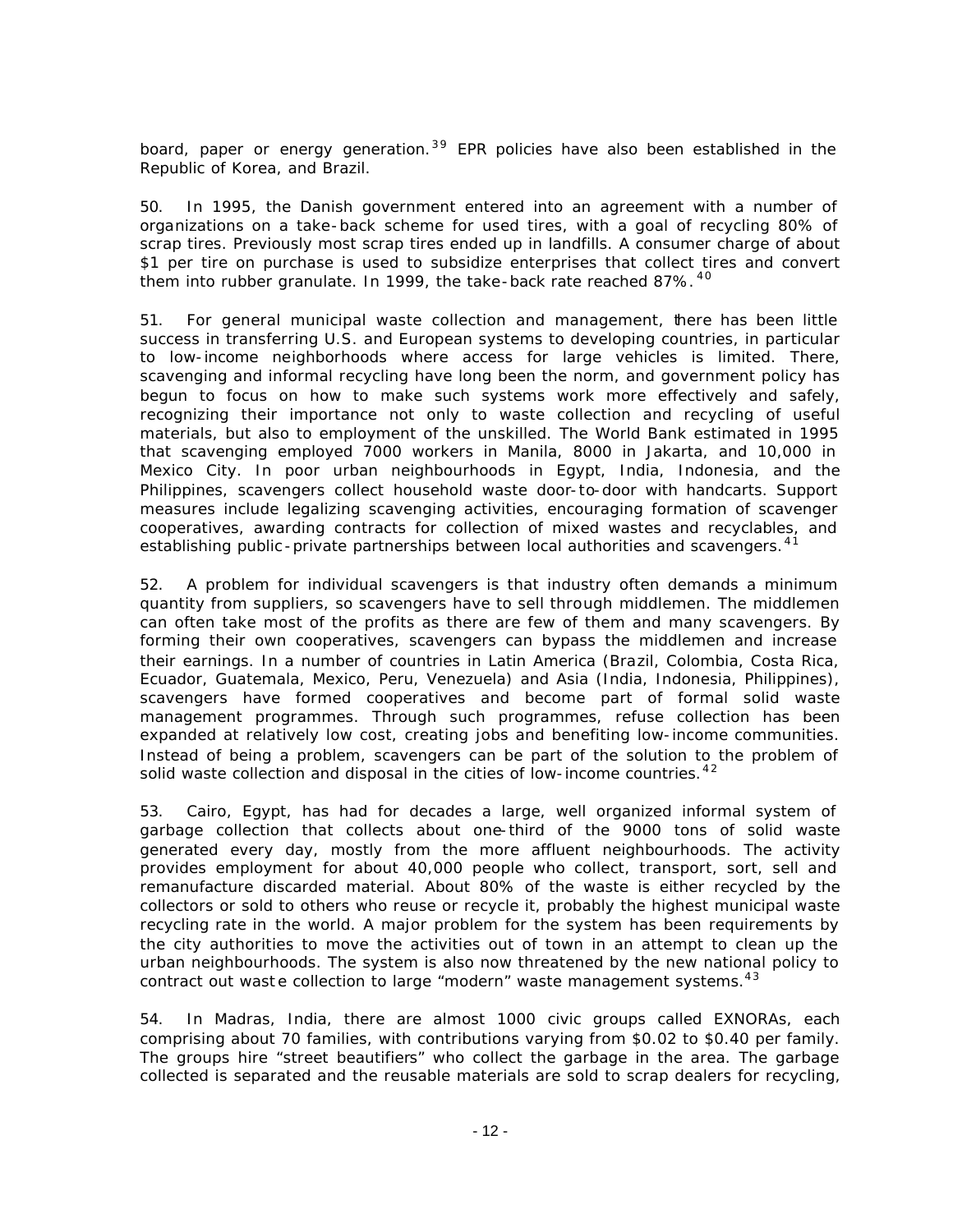with the income augmenting the street beautifier's salary. The organic waste from several streets is taken to a common collection point for the municipal authorities to transport to the dumping yards, facilitating the collection work of the municipal authorities. Some 18 percent of the garbage of Madras is collected each day through this system, and 1500 jobs have been created.<sup>44</sup>

55. In Dhaka, Bangladesh, the city provides waste collection services from collection points in middle and upper income areas. Household collection occurs in some areas on a small-scale, organized by residents, entrepreneurs or groups organized for other purposes offering waste collection as a public service, in some cases with support from local politicians. Waste collection is sometimes combined with street sweeping. A survey in 2000 identified 250 such local initiatives. One example is a youth club that collects waste from 300 households for \$0.40 per month. Another example is an entrepreneur who has two bicycle rickshaws and six workers to collect waste in a middle-income neighbourhood, with 700 households paying \$0.30 per month for daily waste collection. Some households pay the collectors an extra fee for door-to-door collection. The collectors separate paper, bottles and plastics for resale. A common problem in such arrangements is the collection of the household waste in a larger container for secondary collection by the municipal collection system for transport to a city disposal site. Households do not want a collection container near them due to the smell.<sup>45</sup>

56. In most urban areas in Africa, there is no public municipal waste collection. In some areas, waste collection is undertaken by neighbourhood organizations or small entrepreneurs. In the Sainte Rita community in Cotonou, Benin, some 2700 households and organizations pay monthly fees to a community programme that trains and employs youths to collect their waste. Recyclable paper and plastic is sold for reprocessing and organic material is composted for the programme's farming operations.<sup>46</sup>

57. In Lusaka, Zambia, in 2000, the Sustainable Lusaka Programme of the Lusaka City Council organized a similar system, providing training and grants to community organizations in low-income neighbourhoods to form household waste collection enterprises serving 200-1300 houses. Trainees were given loans to buy vehicles, boots and safety clothes. Households and shops were informed of the services and fees and invited to subscribe for \$0.20-0.40 per house and \$1 per shop. While many did so, some of the organizations were not well run, had problems collecting fees, could not cover their costs, and the number of subscribers has declined. As in Dhaka, there were problems in transferring waste from the primary neighbourhood collectors to the secondary municipal collectors, which served only the middle- and upper-income neighbourhoods. 47

58. Dar-es-Salaam, Tanzania, has a population of 2.5 million, 75% of whom live in unplanned settlements. Waste accumulation there had reached a crisis point in 1992, with only about 2% of the waste collected by the municipal collection system, and the rest accumulating in streets, around market places and around drainage systems. In 1992, the city organized a consultation on the issue with public, private and community organizations. With international support, the municipal collection system was expanded, with household waste collected by hand-carts. Most of the formal city area is now covered by 20 private companies charging monthly fees of \$3 and employing a total of about 1500 workers. Some 24 community organizations and NGOs employing about 800 workers cover parts of the unplanned settlements, receiving municipal subsidies and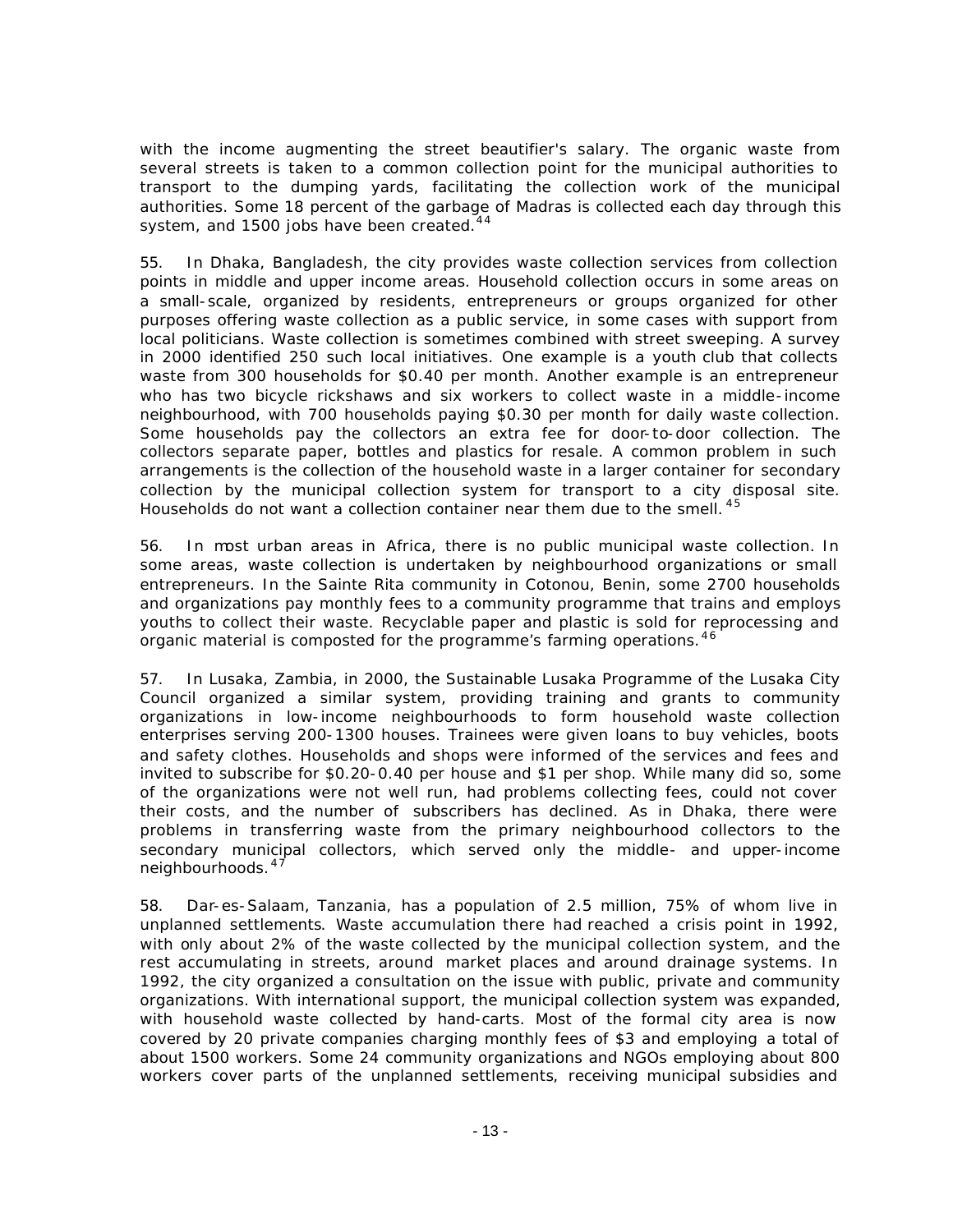charging monthly fees of \$0.30. About 33% of the 2400 tonnes of waste generated is now collected, with about 9% of that being recycled.<sup>48</sup>

#### **Urban and industrial water conservation**

59. While cities consume less than 10% of the total water used globally, the concentrated nature of that demand poses a heavy burden on limited local water supplies, both in terms of volume of demand and pollution from wastewater discharge. The high costs of water collection, treatment and distribution, as well as wastewater collection and treatment, are a major burden on public budgets and are beyond the capacity of most developing countries.

60. In the 1980s and 1990s, with growing demand for municipal water supplies facing the increasing cost and difficulty of developing new supplies of clean water, water agencies and utilities in many countries began to explore demand-side management approaches. This was based on the principle that consumers need effective water services such as showers, toilet flushing, clothes washing and dishwashing, rather than a particular quantity of water. In many cases, it was found to be more cost-effective to meet the growing demand for water services by increasing water efficiency rather than by increasing the volume of water delivered. For households, water efficiency improvements include low-flow showerheads, low-flush toilets, and water-efficient washing machines and dishwashers. For lawns, gardens and landscaping, they include perforated "soaker hoses" and soil moisture sensors to avoid wasting water, covering swimming pools in hot weather to reduce evaporation, and limiting water use for car washing. For industrial use, demand-side management approaches include reuse of cooling water and process water and reducing water consumption by evaporative coolers and boilers. Water audits can be a useful way of identifying cost-effective means of reducing water consumption.<sup>49</sup>

61. South Australia, in 2003, applied legal restrictions on the outdoor use of water for households and public spaces. Watering of lawns and gardens must be done by hand, by drip irrigation, or in the evening. Paved areas, walls or roofs can only be washed if necessary for health or safety reasons. Cars and boats can only be washed by hand, with a high-pressure low-volume water cleaner, or with a hose with an automatic shutoff nozzle. Construction sites must also use hoses with a trigger nozzle.<sup>50</sup>

62. In the United States, household indoor water use averages 262 litres per person per day. However, households that install the water-saving devices mentioned above and reduce leakage have reduced their use to about 160 litres per person per day. Since 1997, all toilets, faucets and showerheads installed in the United States must meet water efficiency standards established by law in 1992. These efficiency standards can lower indoor household water consumption by about one third, and studies of 16 cities indicate that they will save water utilities about \$200 million in investments over the next 20 years. $51$ 

63. In the United Kingdom, the Environment Agency of England and Wales makes an annual Water Efficiency Award to promote water efficiency. In 2003, the major award went to the building company Gusto Homes. Gusto has built houses and offices with automated rainwater harvesting systems which collect rainwater in underground storage tanks and use it for toilet flushing, washing machines and gardening. Houses were also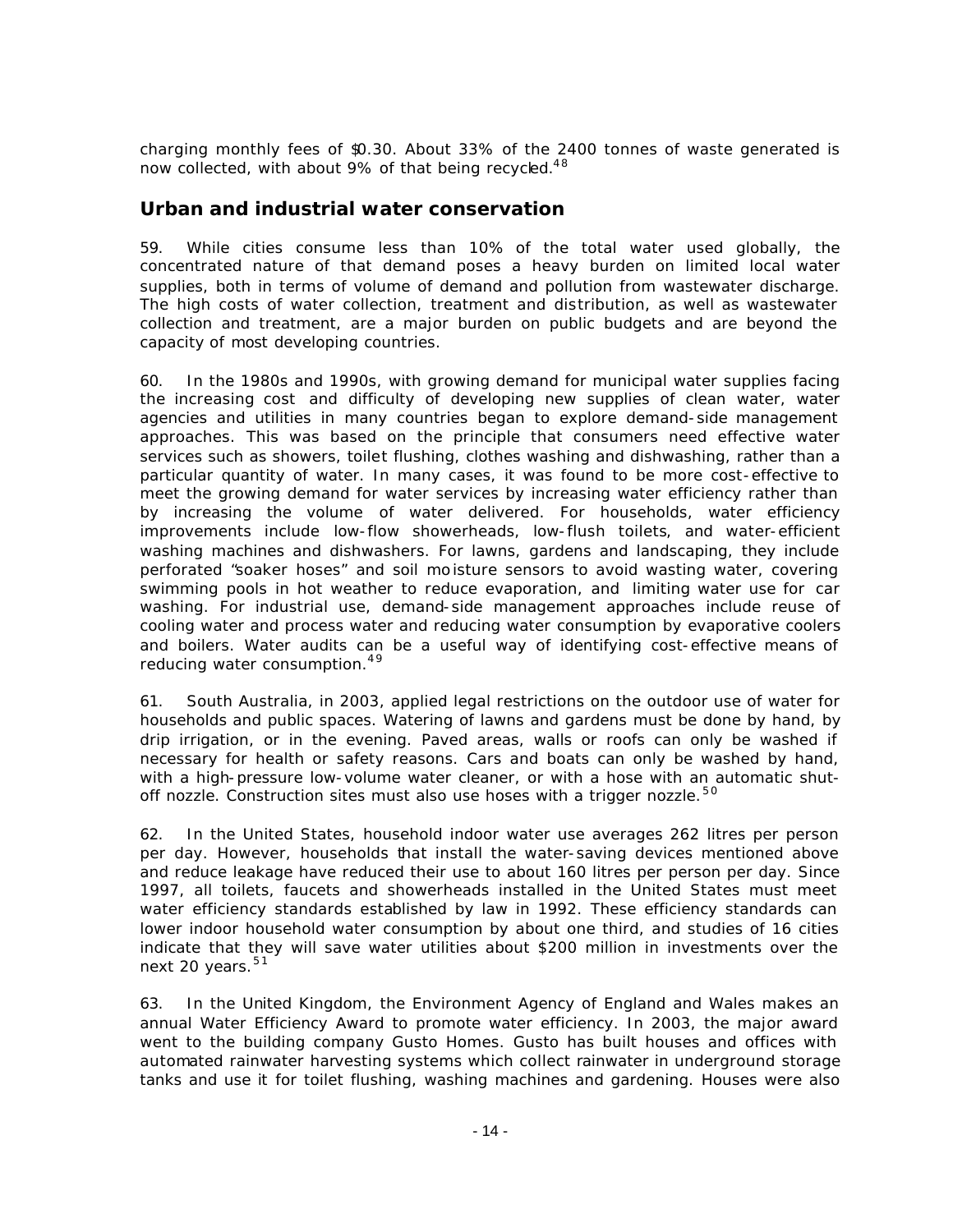equipped with low-flow toilets, faucets and showers. The collected rainwater provided about 50% of the household water consumption. As a result of the success of this project, such systems are being installed in other houses, and an Association of Rainwater Harvesting Companies has been established to promote such systems and encourage high standards in their design and installation.<sup>52</sup>

64. Most cities are located on rivers and are dependent on reuse of water that has been used upstream and discharged into the river, with or without treatment. Paris and its region are provided with water by the Seine River. After serious deterioration of water quality in the Seine in the 1960s due to discharge of untreated municipal wastewater and industrial pollution, water treatment measures were undertaken. As a result, dissolved oxygen content has steadily improved, microbial, phosphate, metal and PCB pollution has declined, accidental releases of toxic contaminants are now rare, and aquatic biodiversity is increasing. However, nitrate levels are still increasing and pesticides and other toxic chemicals remain serious problems. About 90% of the population of the river basin is now connected to sewers leading to a wastewater treatment plant, and the rest live in rural areas and have their own private sewage disposal systems. Most of the sludge from the treatment plants is used by farmers, although there are concerns over heavy metals in the sludge, largely from industrial effluent. In addition to over 2000 municipal wastewater treatment facilities in the Seine basin, twelve hazardous wastewater treatment plants have been built, reducing the impact of industrial pollution on aquatic environments.

65. While wastewater treatment is the responsibility of municipalities, starting in the 1960s, the French national Water Agency used a variety of incentives to induce the municipalities to improve water treatment, including financial support, technical support for operation, assessment and monitoring, pollution charges, and joint programmes. Environmental taxes have been imposed on pesticides and phosphate laundry detergents. In critical regions, higher pollution charges were combined with greater financial assistance. The pollution charges are inducing industry not only to install wastewater treatment facilities, but also to make production processes cleaner, in some cases with support from the Water Agency. Current efforts focus on improving the efficiency of wastewater treatment plants, particularly for nitrates, and developing lowcost, low-tech wastewater treatment systems for rural areas with low population density. $53$ 

66. In Jordan, municipal wastewater, treated and reused for irrigation, is an important part of the national water supply. Available water from renewable sources was 160  $\text{m}^3$ /capita/year in 1998 and is projected to fall, as a result of high population growth, to 91  $\frac{m^2}{c}$  apita/year by the year 2025, far below the water scarcity threshhold of 1000 m<sup>3</sup>/capita/year. The country has 19 wastewater treatment plants serving about twothirds of the urban population. Treated wastewater amounts to about 10% of available freshwater resources, and dans are to increase the amount to about 30% by 2020. There is little industrial effluent, so pollution by heavy metals or toxic organic chemicals is low. Most of the water from the treatment plants meets WHO guidelines for use of water for restricted agricultural irrigation. Of the treated wastewater used directly for irrigation – including flood, furrow or drip, but not sprinkler irrigation – about half is used for tree plantations, while most of the rest is used for fodder production and olive orchards. Other treated wastewater is discharged to streams, mixed with streamflow and used further downstream for unrestricted agriculture. A small amount of the treated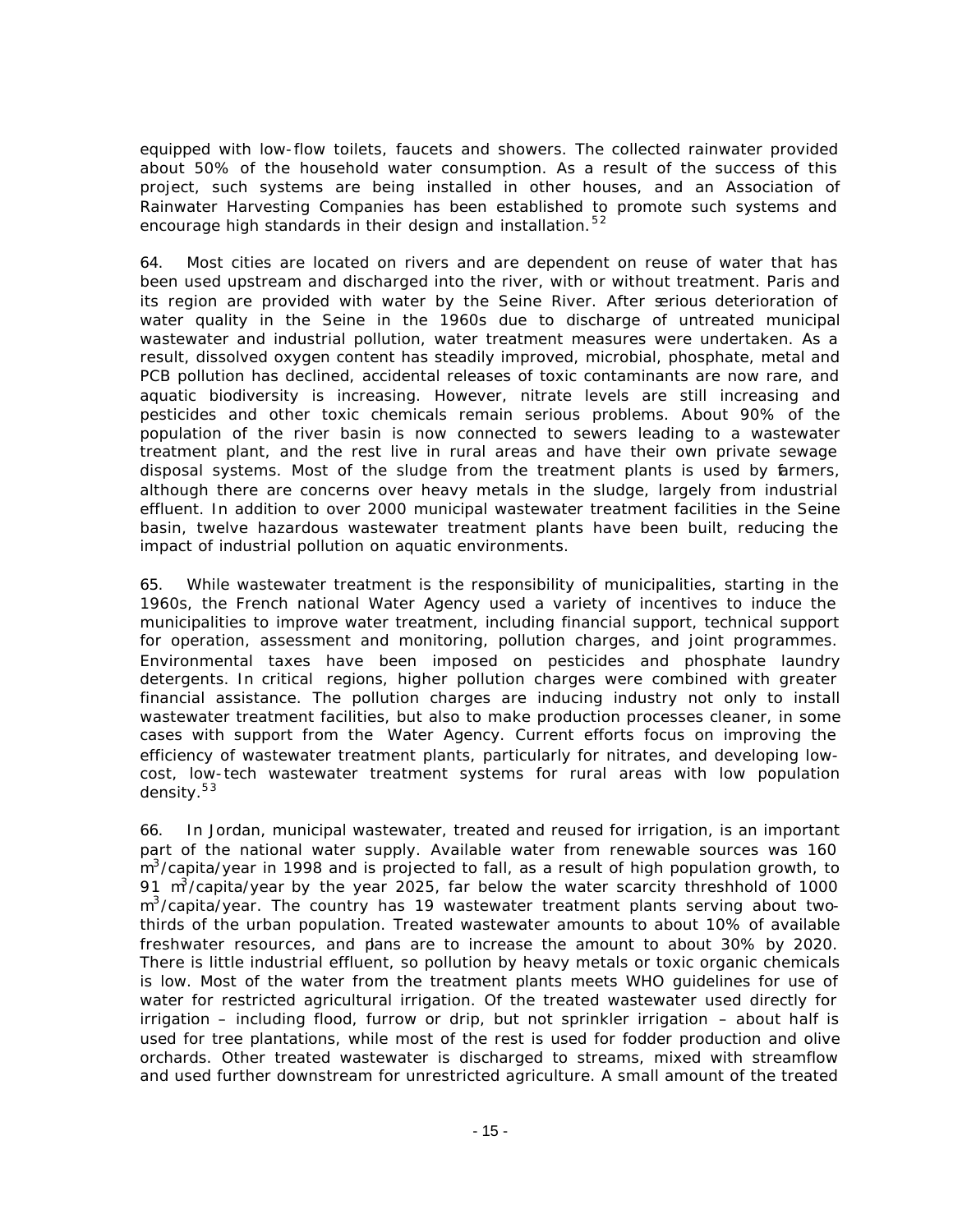wastewater is used for cooling in industry. In a few cases, farmers have been found irrigating vegetables with treated wastewater, and the vegetables have been destroyed.<sup>54</sup>

67. Bulawayo, Zimbabwe, is located in a dry, drought-prone region with an average of 460 mm of rainfall per year. As there is limited potential for increasing the water supply to address recurring water shortages, the city has taken a number of water conservation measures, including reducing leakage from the municipal water distribution system, reusing treated but non-potable water from water treatment plants for irrigating trees and lawns, and reusing higher quality water from the largest and most advanced treatment plant for irrigating grain and pasture. An increasing block-tariff pricing structure has reduced average water consumption by 23% while ensuring that basic social needs are met. At times of severe drought, water rationing is applied and the use of watering hoses is banned, reducing water consumption from the normal average of 140 litres per capita per day to 100 litres. These measures have been supported by public information campaigns for water conservation.<sup>55</sup>

68. Improving water efficiency and reducing water pollution from industry is one of the functions of National Cleaner Production Centres (NCPC) established in many developing countries and countries with economies in transition, in many cases with assistance from UNIDO and UNEP. In the Slovak Republic, the NCPC assisted a recycled paper processing plant to reduce water consumption in the production of cardboard from recycled paper by 48%, or almost 2 million cubic metres per year, with financial benefits of \$313,000 per year. In Costa Rica, the NCPC helped a fruit and vegetable processing plant to reduce its consumption of water for washing produce and equipment by 24%, providing savings of about \$10,000 per year for an investment of \$1000. The NCPC in India assisted an organic chemical factory to reduce water consumption by 22% through internal water recycling, with savings of \$33,000 per year on an investment of \$64,000. In the Republic of Korea, the NCPC helped a fabric dyeing company introduce a new enzymatic process for dyeing cotton, reducing water consumption by 33% and reducing the costs of water, chemicals and energy by \$9000 per year. In a Uganda fish processing plant, cleaner production methods reduced water consumption by 30%, with a savings of \$6000 per year.  $56$ 

69. In Concepción, Chile, fish processing companies that produced fishmeal were a major source of organic water pollution going into the sea. Faced with impending effluent regulations, the Fisheries Association of 16 companies sought technical advice from the University of Concepción, which determined that the fish wastes in the effluent could profitably be recovered, increasing fishmeal production, while reducing pollution and water consumption. With financial assistance from UNIDO and the Chilean FONDEF fund for technological development, the companies bought improved pumps that reduced losses in pumping fish from ship to shore, while substantially reducing water consumption and damage to the fish. Screens were then used to capture fish particles from the effluent and add them into the fish processing system, further reducing losses and pollution. Finally, new fishmeal dryers were installed which used energy more efficiently and improved fishmeal quality, which was particularly important for international markets. The new systems were first tested in one processing plant and then adopted by the others when proven effective. The new system reduced organic pollution (chemical oxygen demand) by 85% while increasing productivity such that the investment paid for itself within two years. $57$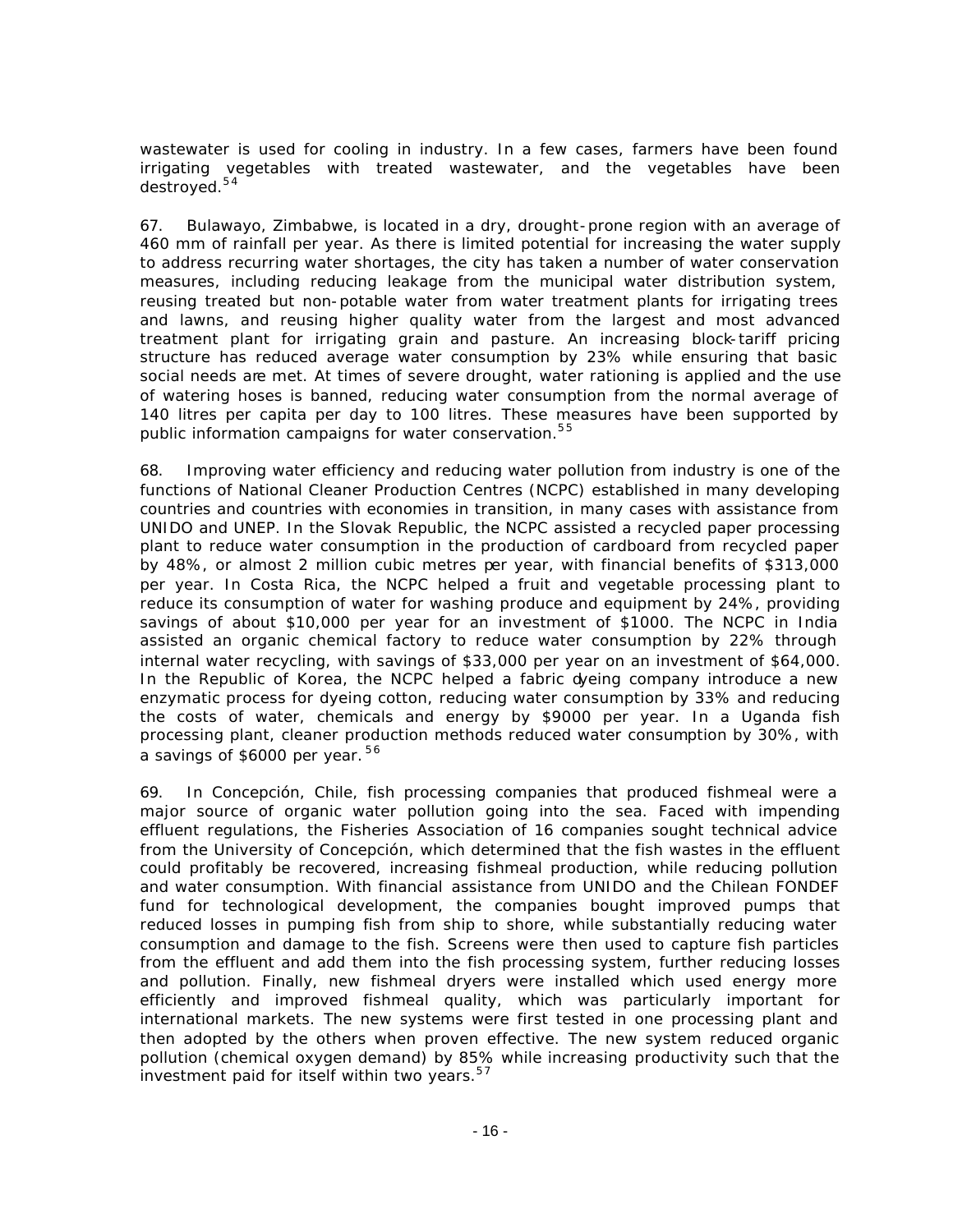### **Conclusion**

70. These examples of efforts towards making consumption and production patterns more sustainable, with a focus on human settlements and water, indicate a wide range of initiatives in many countries in all regions. They demonstrate a wide and growing recognition that current patterns of consumption and production are unsustainable. While the selection of examples for this paper favoured recent work, the review conducted in the preparation of the paper confirms that much of the activity in this field is quite recent, with a rapid growth in the 1990s and since.

71. Indeed, it could be concluded that Agenda 21, with its chapter 4 on "Changing consumption patterns", effectively put the issue of unsustainable patterns of consumption and production on the international agenda. The importance of the issue was reaffirmed by the Johannesburg Summit which dedicated chapter III of its Plan of Implementation to "changing unsustainable patterns of consumption and production" and called for "the development of a 10-year framework of programmes in support of regional and national initiatives to accelerate the shift towards sustainable consumption and production." This has provided a stimulus for greater work in this field, increased exchange of experience and information, and greater international cooperation.

72. In preparing this paper, an effort was made to include examples from all regions and from countries at all levels of development. The review indicated that most activities of the sort described here have taken place in developed countries, but that activities in developing countries have been increasing in recent years. The review also indicated that activities in developing countries often drew on the experience and technology of developed countries. This is in keeping with the call in the Johannesburg Plan of Implementation, reaffirming that in Agenda 21, for all countries to "promote sustainable consumption and production patterns, with the developed countries taking the lead and with all countries benefiting from the process."<sup>58</sup>

73. While this paper has focused on achievements in making consumption and production patterns more sustainable, more general analyses of trends in sustainable development indicate that the efforts to change consumption and production patterns have generally been outweighed by increases in the volume of consumption and production. The success stories here can serve as a stimulus for efforts to broaden and deepen this work; they cannot be taken as an indication that sustainable consumption and production is being achieved.

74. Nonetheless there has been increasing commitment to changing unsustainable patterns throughout the world, much experience has been gained, and international cooperation and exchange of information and experience are increasing. The Marrakech Process for the development of the 10-year framework of programmes initiated by the Johannesburg Summit is both a response to that trend and an effort to increase further international cooperation toward making consumption and production more sustainable.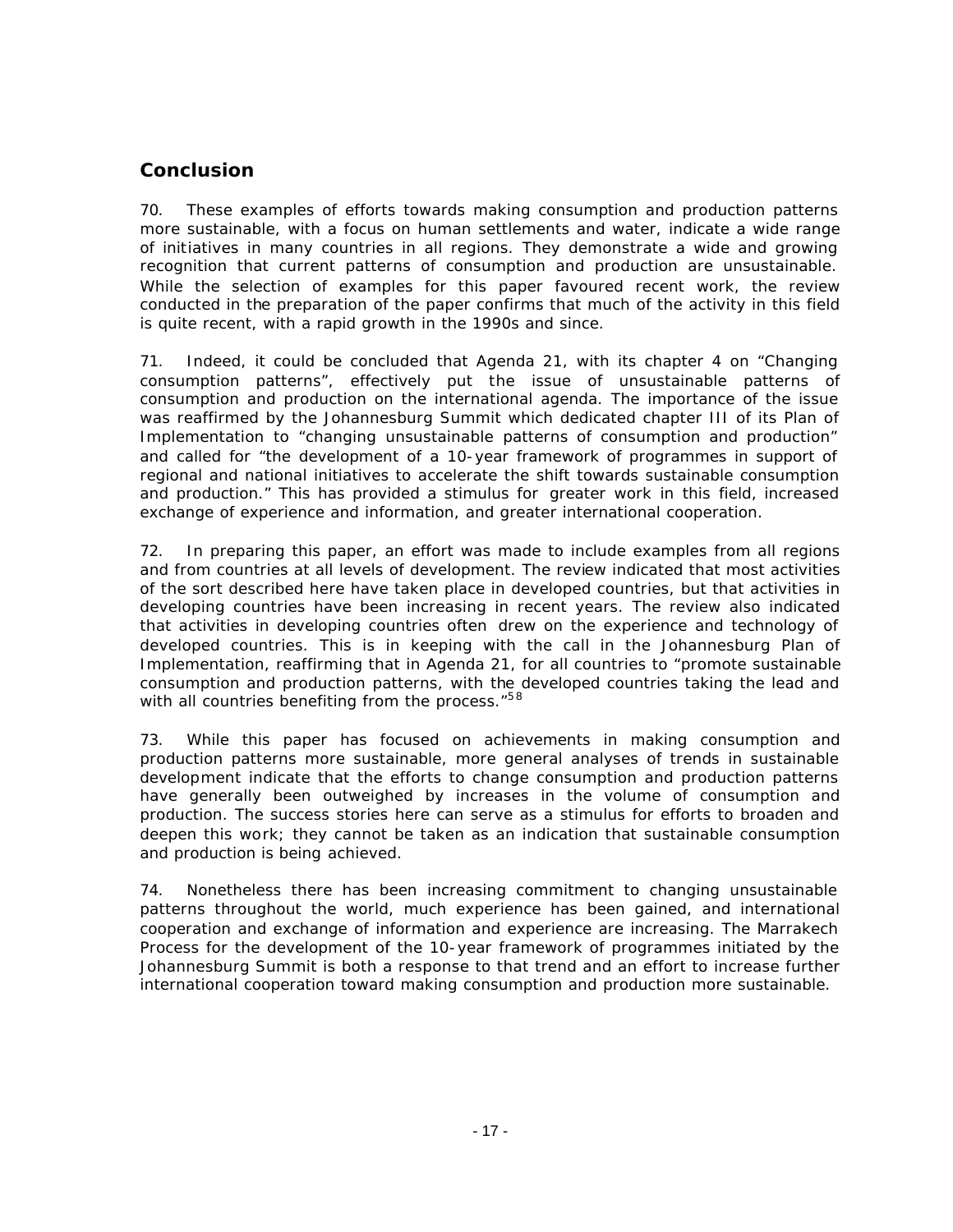#### **NOTES**

 $\overline{a}$ 

- <sup>1</sup> www.un.org/esa/sustdev/documents/WSSD\_POI\_PD/English/POIToc.htm, chapter III, paras. 14, 15.
- <sup>2</sup> www.un.org/esa/sustdev/sdissues/consumption/Marrakech/MarrakechReport.pdf
- <sup>3</sup> www.un.org/esa/sustdev/csd/csd12/csd12\_docs.htm
- <sup>4</sup> OECD, Environmentally Sustainable Buildings: Challenges and Policies, 2003.
- <sup>5</sup> Calculated from data from US Energy Information Administration (www.eia.doe.gov/emeu/aer/enduse.html) and California Energy Commission (www.energy.ca.gov/electricity/consumption\_by\_sector.html).
- <sup>6</sup> Molly O'Meara Sheehan, City Limits: Putting the Brakes on Sprawl, WorldWatch Working Paper 156, 2001, pp. 52-53.
- <sup>7</sup> Sustainable Development Notes, March 2003, World Bank, www.worldbank.org/participation/sdn/snd71.pdf
- <sup>8</sup> WorldWatch Institute, State of the World 2004, p. 30; and Molly O'Meara Sheehan, City Limits: Putting the Brakes on Sprawl, WorldWatch Working Paper 156, 2001, pp. 10-11.
- <sup>9</sup> US Department of Transportation, www.fhwa.dot.gov/tea21/factsheets/index.htm, 12 April 2004.
- <sup>10</sup> Informal Transport in the Developing World, UN-HABITAT, Nairobi, 2000, p. 85.
- <sup>11</sup> Molly O'Meara Sheehan, City Limits: Putting the Brakes on Sprawl, WorldWatch Working Paper 156, 2001, pp. 27, 33.
- <sup>12</sup> Pablo Allard, "The Tough Road to Living City", in *ReVista: Harvard Review of Latin America*, Winter 2003, at http://drclas.fas.harvard.edu/publications/revista/cities/allard.html
- <sup>13</sup> www.gefweb.org/Documents/Council\_Documents/GEF\_C21/CC\_-\_Chile\_-\_Executive\_Summary.pdf
- <sup>14</sup> Citynet: The Regional Network of Local Authorities for the Management of Human Settlements, News issue #12, Nov-Dev 2003, www.citynet-ap.org/en/Activities/SUTP/sutp3.htm
- <sup>15</sup> Institute for Transportation and Development Policy, Sustainable Transport e-update, February 2004, www.itdp.org
- <sup>16</sup> Molly O'Meara Sheehan, City Limits: Putting the Brakes on Sprawl, WorldWatch Working Paper 156, 2001, p. 29.
- <sup>17</sup> Asian Development Bank, www.adb.org/Documents/Events/2002/RETA5937/Manila/downloads/ tp\_15B\_menon.PDF
- <sup>18</sup> Economist, 23 Aug. 2003.
- <sup>19</sup> Informal Transport in the Developing World, UN-HABITAT, Nairobi, 2000.

 $20$  Ibid.

- <sup>21</sup> P. Newman & J. Kenworthy, Sustainability and Cities, Island Press, 1999, pp. 55-57.
- <sup>22</sup> Consumer Reports, April 2004, p. 7.
- <sup>23</sup> www.iclei.org/egpis/egpc-160.htm
- <sup>24</sup> New York City Department of Transportation, www.nyc.gov/html/dot/html/motorist/alternativefuel.html.
- $^{25}$  Institute for Transportation and Development Policy, Sustainable Transport e-update, February 2004, www.itdp.org

 $26$  Ibid.

- <sup>27</sup> Waste Generation and Related Policies, Soizick de Tilly, in The Economics of Waste, OECD 2004. See also WorldWatch SOW 2004, p. 16.
- <sup>28</sup> "The Economics of Residential Solid Waste Management", by Thomas Kinnaman and Don Fullerton, NBER Working Paper 7326, www.nber.org/papers/w7326
- <sup>29</sup> OECD, Towards Sustainable Household Consumption: Trends and Policies in OECD Countries, 2002.
- <sup>30</sup> Environment Canada, www.environmentalchoice.com/gipper.pdf
- <sup>31</sup> Waste Generation and related policies: Broad Trends over the last ten years, Soizick de Tilly, The Economics of Waste, OECD 2004.